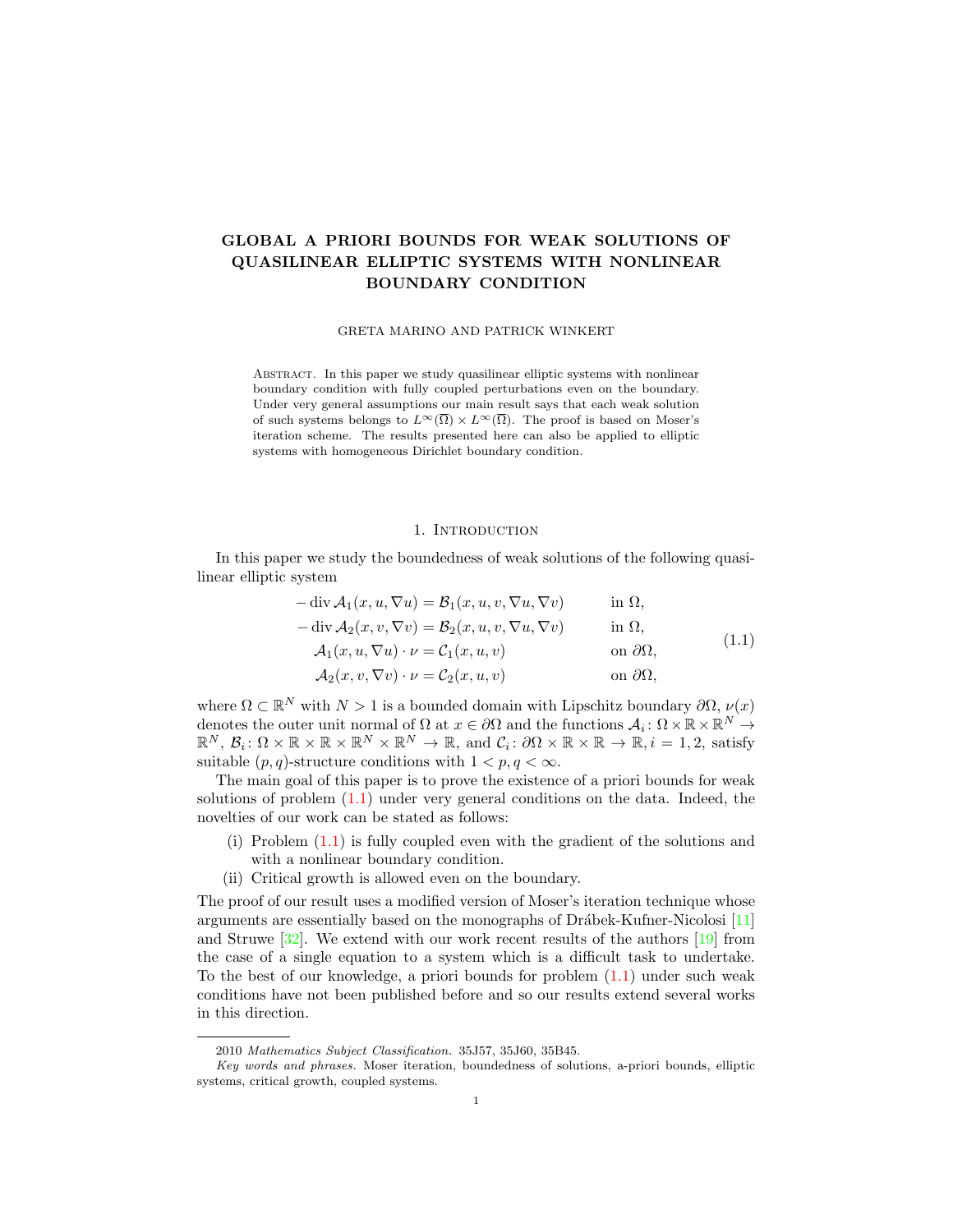Let us comment on some relevant references concerning a priori bounds for elliptic systems. In 1992, Clément-de Figueiredo-Mitidieri  $[6]$  studied the semilinear elliptic system

$$
\begin{cases}\n-\Delta u = f(v) & \text{in } \Omega, \quad u = 0 \quad \text{on } \partial \Omega, \\
-\Delta v = g(u) & \text{in } \Omega, \quad v = 0 \quad \text{on } \partial \Omega,\n\end{cases}
$$
\n(1.2)

where f, g are smooth functions such that  $\alpha, \beta \in (0, \infty)$  exist with

<span id="page-1-1"></span>
$$
\lim_{s \to 0} \frac{f(s)}{s^p} = \alpha \quad \text{and} \quad \lim_{s \to \infty} \frac{g(s)}{s^q} = \beta,
$$

where  $1 \leq p, q < \infty$  satisfy

 $\overline{\phantom{0}}$ 

<span id="page-1-2"></span><span id="page-1-0"></span>
$$
\frac{1}{p+1} + \frac{1}{q+1} > \frac{N-2}{N} \quad \text{if } N \ge 3. \tag{1.3}
$$

Condition [\(1.3\)](#page-1-0) is the crucial assumption in their proof of a priori bounds for weak solutions of [\(1.2\)](#page-1-1) and it can be shown that this condition is optimal. The proof uses the methods applied in the paper of de Figueiredo-Lions-Nussbaum  $[9]$  in which condition [\(1.3\)](#page-1-0) first appeared. Since both papers deal not only with a priori bounds but also with the existence of positive solutions, it is worth mentioning the pioneer work of Lions in [\[16\]](#page-17-4) concerning the existence of positive solutions for semilinear elliptic equations. An extension of  $\left[6\right]$  was done by the same authors in  $\left[5\right]$  to problems of the form

$$
\begin{cases}\n-\Delta u = f(x, u, v, Du, Dv) & \text{in } \Omega, & u = 0 \text{ on } \partial \Omega, \\
-\Delta v = g(x, u, v, Du, Dv) & \text{in } \Omega, & v = 0 \text{ on } \partial \Omega,\n\end{cases}
$$
\n(1.4)

where a priori  $L^{\infty}$ -estimates are established for positive solutions of  $(1.4)$  via a method which combines Hardy-Sobolev-type inequalities and interpolation. In de Figueiredo-Yang  $[10]$  a priori bounds for solutions of  $(1.4)$  (without the gradient dependence on  $f$  and  $g$ ) are obtained via the so-called blow up method and the results are much more general than those in [\[5\]](#page-17-5).

In 2004, a new method for a priori estimates for solutions of semilinear elliptic systems of the form

$$
\begin{cases}\n-\Delta u = f(x, u, v) & \text{in } \Omega, & u = 0 \text{ on } \partial\Omega, \\
-\Delta v = g(x, u, v) & \text{in } \Omega, & v = 0 \text{ on } \partial\Omega,\n\end{cases}
$$

was presented by Quittner-Souplet [\[28\]](#page-18-1) which is based on a bootstrap argument. In addition, we refer to this work because it gives an overview about the different techniques concerning a priori estimates, see the Introduction of [\[28\]](#page-18-1) and also the references. Concerning a priori estimates for very weak solutions with power nonlinearities we mention the work of Quittner [\[27\]](#page-18-2).

A priori bounds and existence of positive solutions for strongly coupled p-Laplace systems have been established by Zou [\[37\]](#page-18-3) for systems given by

$$
\begin{cases} -\Delta_m u + u^av^b = 0 & \text{in }\Omega, \qquad u = 0 \quad \text{on }\partial\Omega, \\ -\Delta_m v + u^cv^d = 0 & \text{in }\Omega, \qquad v = 0 \quad \text{on }\partial\Omega, \end{cases}
$$

where  $\Delta_m u = \text{div}(|\nabla u|^{m-2} \nabla u)$  denotes the *m*-Laplacian.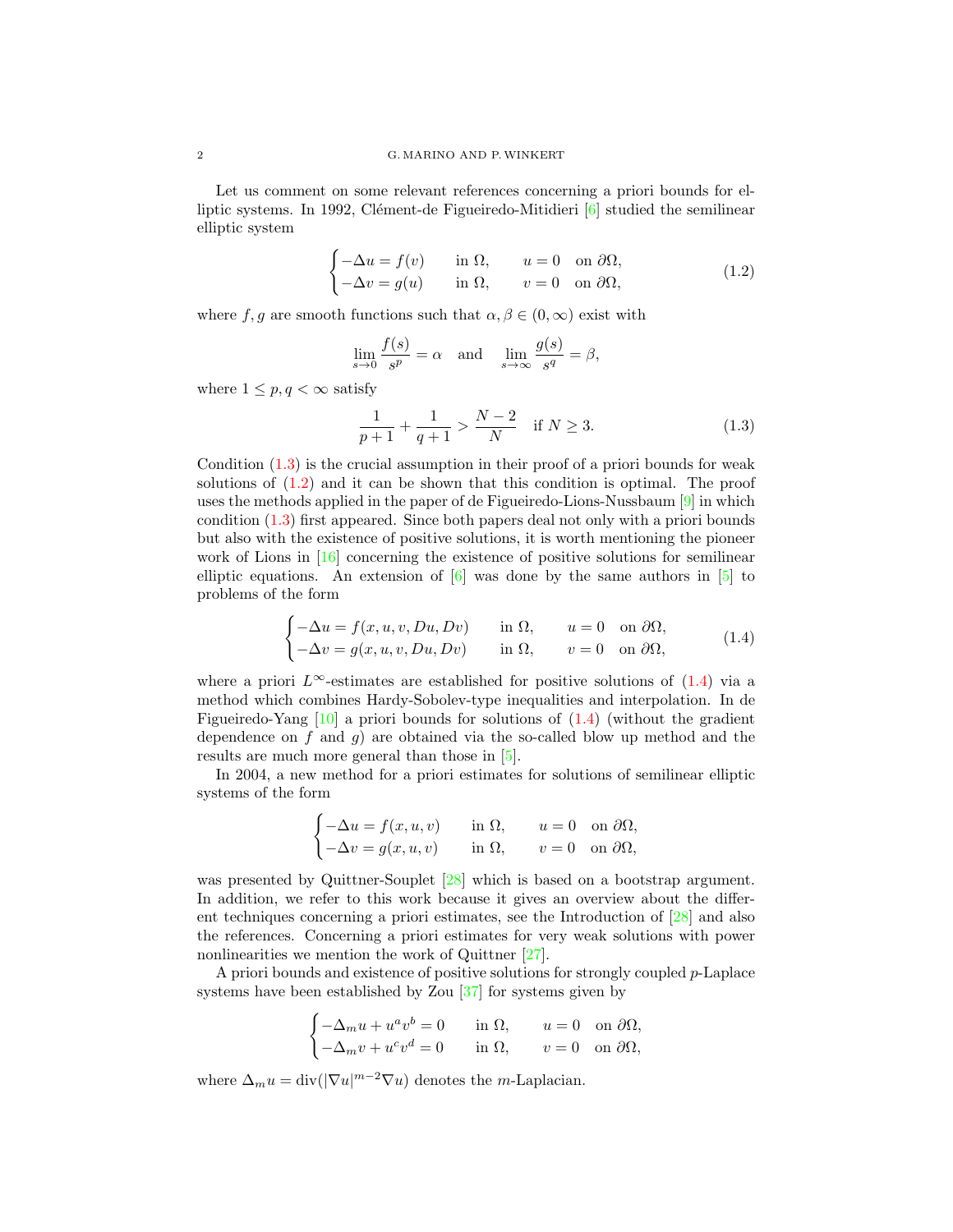In 2010, Bartsch-Dancer-Wang [\[3\]](#page-17-7) studied the local and global bifurcation structure of positive solutions of the system

$$
\begin{cases}\n-\Delta u + u = \mu_1 u^3 + \beta v^2 u & \text{in } \Omega, \quad u = 0 \quad \text{on } \partial \Omega, \\
-\Delta v + v = \mu_2 v^3 + \beta u^2 v & \text{in } \Omega, \quad v = 0 \quad \text{on } \partial \Omega,\n\end{cases}
$$
\n(1.5)

of nonlinear Schrödinger type equations. They developed a new Liouville type theorem for nonlinear elliptic systems which provides a priori bounds for solution branches of  $(1.5)$ . Singular quasilinear elliptic systems in  $\mathbb{R}^N$  have been recently studied by Marano-Marino-Moussaoui [\[17\]](#page-17-8) for  $(p_1, p_2)$ -Laplace systems given by

<span id="page-2-1"></span><span id="page-2-0"></span>
$$
\begin{cases}\n-\Delta_{p_1} u = a_1(x) f(u, v) & \text{in } \mathbb{R}^N, \\
-\Delta_{p_2} v = a_2(x) g(u, v) & \text{in } \mathbb{R}^N, \\
u, v > 0 & \text{in } \mathbb{R}^N,\n\end{cases}
$$
\n(1.6)

where a version of Moser's iterations is applied in order to obtain  $L^{\infty}$ -bounds for solutions of  $(1.6)$ , see also Marino  $[18]$ .

Finally, we refer to other works which are related to a priori bounds and existence of weak solutions of elliptic systems of type  $(1.1)$ , see, for example, Angenent-Van der Vorst [\[1\]](#page-17-10), Bahri-Lions [\[2\]](#page-17-11), Choi [\[4\]](#page-17-12), Damascelli-Pardo [\[7\]](#page-17-13), D'Ambrosio-Mitidieri  $[8]$ , Ghergu-Rădulescu  $[12]$ , Hai  $[13]$ , Kelemen-Quittner  $[14]$ , Kosírová-Quittner [\[15\]](#page-17-18), Mavinga-Pardo [\[20\]](#page-17-19), Mingione [\[21\]](#page-18-4), Mitidieri [\[22\]](#page-18-5), Motreanu [\[23\]](#page-18-6), Motreanu-Moussaoui [\[24\]](#page-18-7), [\[25\]](#page-18-8), Papageorgiou-Rădulescu-Repovš [\[26\]](#page-18-9), Peletier-Van der Vorst [\[29\]](#page-18-10), Ramos [\[30\]](#page-18-11), Souto [\[31\]](#page-18-12), Troy [\[33\]](#page-18-13), Zhang [\[35\]](#page-18-14), Zhou-Zhang-Liu [\[36\]](#page-18-15), Zou [\[38\]](#page-18-16) and the references therein.

The paper is organized as follows. In Section [2](#page-2-2) we state the main preliminaries which will be used in the paper. Section [3](#page-4-0) contains the main results of our work. First, we prove that any weak solution of  $(1.1)$  belongs to  $L^r(\overline{\Omega}) \times L^r(\overline{\Omega})$  for any finite  $r$ , see Theorem [3.1](#page-5-0) and then, in the second part, we are able to show that each weak solution of [\(1.1\)](#page-0-0) is essentially bounded, that is, it belongs to  $L^{\infty}(\overline{\Omega})\times L^{\infty}(\overline{\Omega})$ , see Theorem [3.2.](#page-12-0) Furthermore, we will mention that our results can also be applied to problems with homogeneous Dirichlet condition, see Theorem [3.4.](#page-16-0)

## 2. Preliminaries

<span id="page-2-2"></span>Throughout the paper we denote by  $|\cdot|$  the norm of  $\mathbb{R}^N$  and  $\cdot$  stands for the inner product in  $\mathbb{R}^N$ . For  $r \in [1,\infty)$  we denote by  $L^r(\Omega), L^r(\Omega; \mathbb{R}^N)$  and  $W^{1,r}(\Omega)$ the usual Lebesgue and Sobolev spaces endowed with the norms  $\|\cdot\|_r$  and  $\|\cdot\|_{1,r}$ given by

$$
||u||_r = \left(\int_{\Omega} |u|^r dx\right)^{\frac{1}{r}}, \quad ||\nabla u||_r = \left(\int_{\Omega} |\nabla u|^r dx\right)^{\frac{1}{r}},
$$

$$
||u||_{1,r} = \left(\int_{\Omega} |\nabla u|^r dx\right)^{\frac{1}{r}} + \left(\int_{\Omega} |u|^r dx\right)^{\frac{1}{r}}.
$$

For  $r = \infty$ , the norm of  $L^{\infty}(\Omega)$  is given by

$$
||u||_{\infty} = \operatorname*{ess\; sup}_{\Omega} |u|.
$$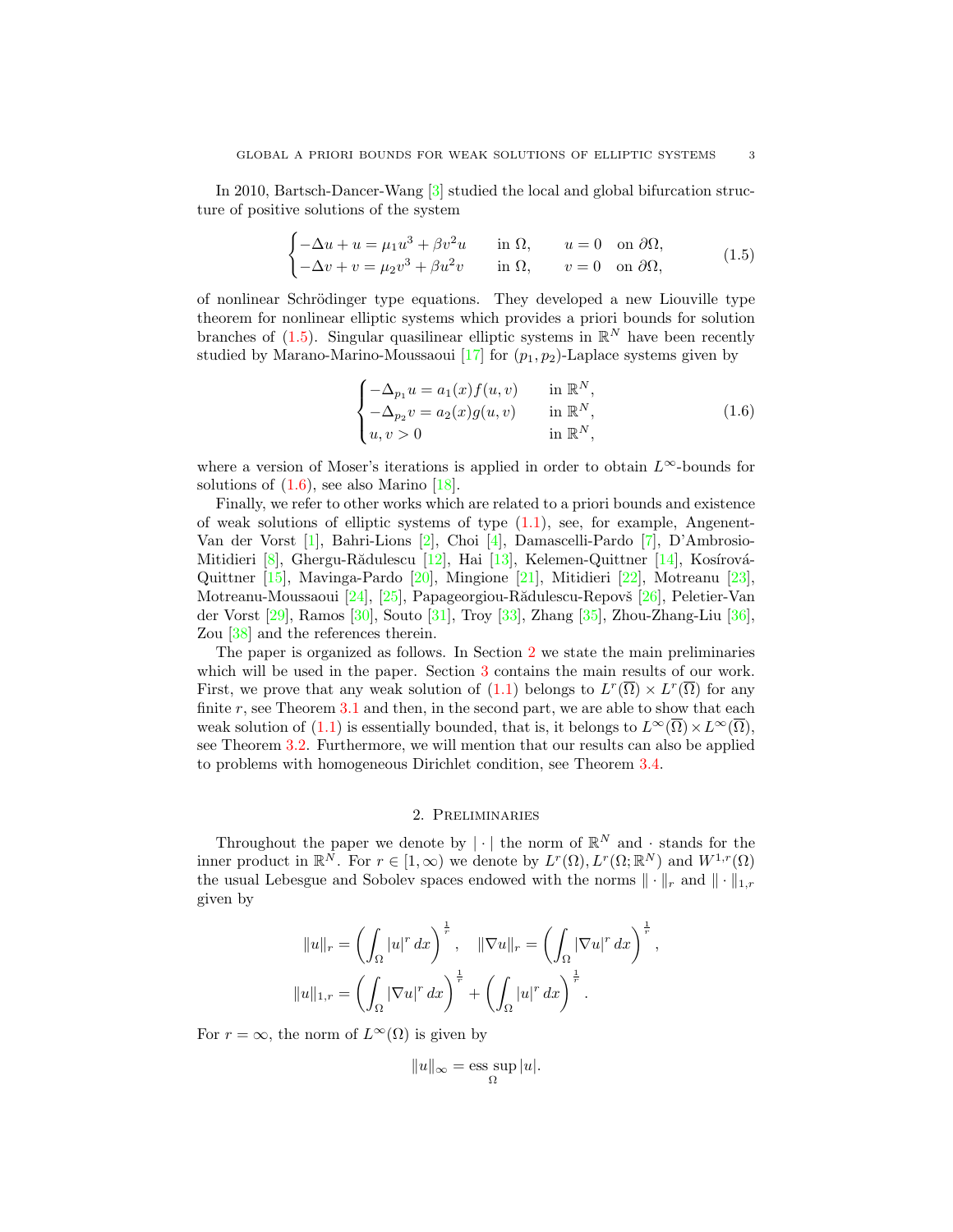By  $\sigma$  we denote the  $(N-1)$ -dimensional Hausdorff (surface) measure and  $L^s(\partial\Omega)$ ,  $1 \leq s \leq \infty$ , stands for the Lebesgue space on the boundary with the norms

$$
||u||_{s,\partial\Omega} = \left(\int_{\partial\Omega} |u|^s \,d\sigma\right)^{\frac{1}{s}} \quad (1 \le s < \infty), \qquad ||u||_{\infty,\partial\Omega} = \operatorname*{ess\;sup}_{\partial\Omega} |u|.
$$

It is well known that the linear trace mapping  $\gamma: W^{1,r}(\Omega) \to L^{r_2}(\partial\Omega)$  is compact for every  $r_2 \in [1, r_*)$  and continuous for  $r_2 = r_*$ , where  $r_*$  is the critical exponent of  $r$  on the boundary given by

<span id="page-3-0"></span>
$$
r_* = \begin{cases} \frac{(N-1)r}{N-r} & \text{if } r < N, \\ \text{any } m \in (1, \infty) & \text{if } r \ge N. \end{cases}
$$
 (2.1)

For simplification we will drop the usage of  $\gamma$ . Moreover, by the Sobolev embedding theorem, we know that there exists a linear map  $i: W^{1,r}(\Omega) \to L^{r_1}(\Omega)$  which is compact for every  $r_1 \in [1, r^*)$  and continuous for  $r_1 = r^*$  where the critical exponent is given by

<span id="page-3-2"></span><span id="page-3-1"></span>
$$
r^* = \begin{cases} \frac{Nr}{N-r} & \text{if } r < N, \\ \text{any } m \in (1, \infty) & \text{if } r \ge N. \end{cases} \tag{2.2}
$$

For  $a \in \mathbb{R}$ , we set  $a^{\pm} := \max\{\pm a, 0\}$  and for  $u \in W^{1,r}(\Omega)$  we define  $u^{\pm}(\cdot) := u(\cdot)^{\pm}$ . It is clear that

$$
u^{\pm} \in W^{1,r}(\Omega), \quad |u| = u^+ + u^-, \quad u = u^+ - u^-.
$$
 (2.3)

Moreover,  $|\cdot|$  stands for the Lebesgue measure on  $\mathbb{R}^N$  and also for the Hausdorff surface measure and it will be clear from the context which one is used. If  $s > 1$ , then  $s' := \frac{s}{s-1}$  denotes its conjugate.

The following propositions are needed in the proofs of our main results.

<span id="page-3-3"></span>**Proposition 2.1.** ([\[34,](#page-18-17) Proposition 2.1]) Let  $\Omega \subset \mathbb{R}^N$ ,  $N > 1$ , be a bounded domain with Lipschitz boundary  $\partial\Omega$ , let  $1 < p < \infty$ , and let  $\hat{q}$  be such that  $p \leq \hat{q} < p_*$  with the critical exponent stated in [\(2.1\)](#page-3-0) with  $r = p$ . Then, for every  $\varepsilon > 0$ , there exist constants  $\tilde{c}_1 > 0$  and  $\tilde{c}_2 > 0$  such that

$$
||u||_{\hat{q},\partial\Omega}^p \leq \varepsilon ||u||_{1,p}^p + \tilde{c}_1 \varepsilon^{-\tilde{c}_2} ||u||_p^p \quad \text{for all } u \in W^{1,p}(\Omega).
$$

<span id="page-3-4"></span>**Proposition 2.2.** ([\[19,](#page-17-1) Proposition 2.2]) Let  $\Omega \subset \mathbb{R}^N$ ,  $N > 1$ , be a bounded domain with Lipschitz boundary  $\partial\Omega$ . Let  $u \in L^p(\Omega)$  with  $u \geq 0$  and  $1 < p < \infty$  such that

$$
||u||_{\alpha_n} \leq C
$$

with a constant  $C > 0$  and a sequence  $(\alpha_n) \subseteq \mathbb{R}_+$  with  $\alpha_n \to \infty$  as  $n \to \infty$ . Then,  $u \in L^{\infty}(\Omega)$ .

<span id="page-3-5"></span>**Proposition 2.3.** ([\[19,](#page-17-1) Proposition 2.4]) Let  $\Omega \subset \mathbb{R}^N$ ,  $N > 1$ , be a bounded domain with Lipschitz boundary  $\partial\Omega$  and let  $1 < p < \infty$ . If  $u \in W^{1,p}(\Omega) \cap L^{\infty}(\Omega)$ , then  $u \in L^{\infty}(\partial\Omega)$ .

In the following we will use the abbreviation

$$
L^{\infty}(\overline{\Omega}) := L^{\infty}(\Omega) \cap L^{\infty}(\partial \Omega).
$$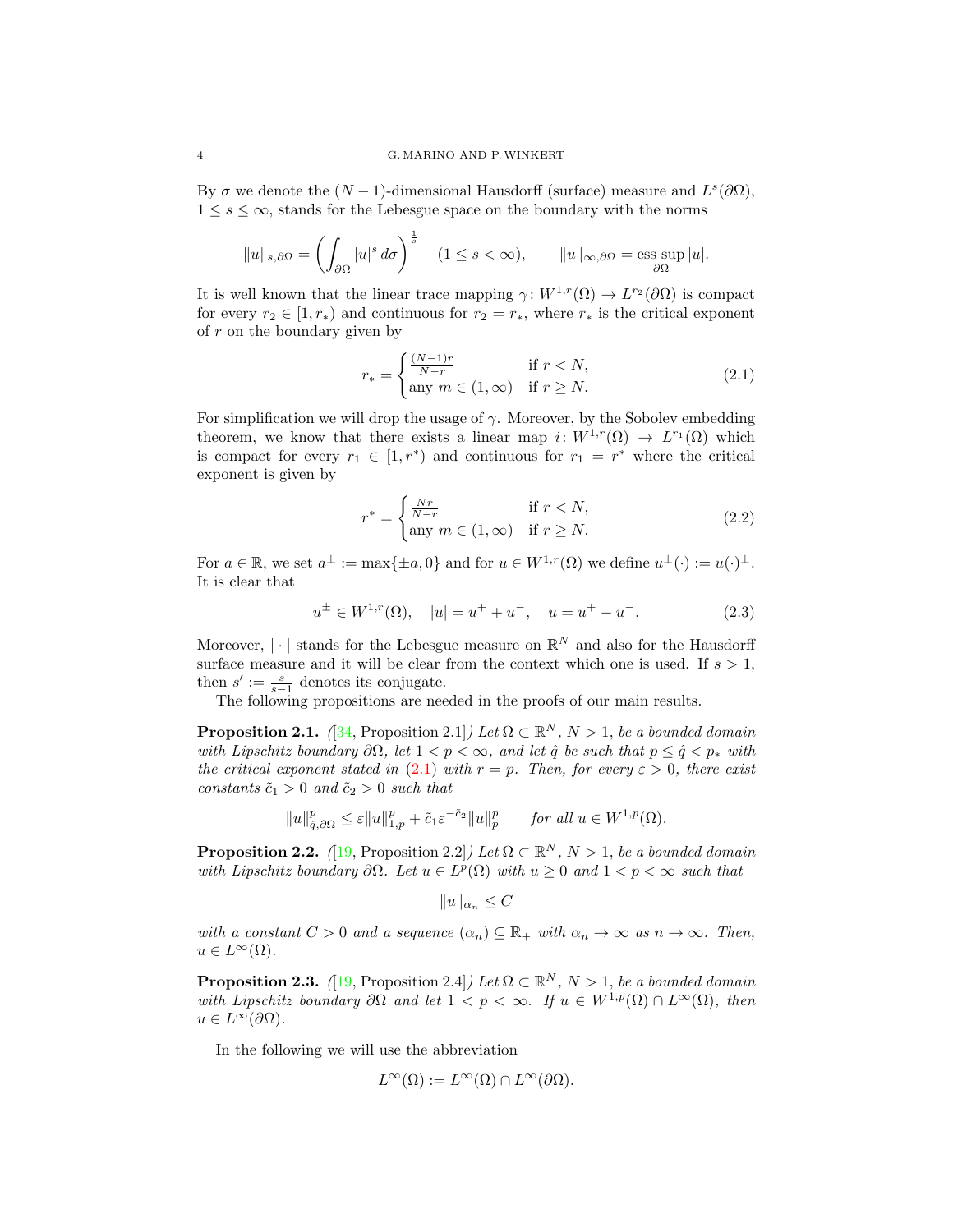#### 3. Main results

<span id="page-4-0"></span>We now give the structure conditions on the nonlinearities in problem  $(1.1)$ .

- (H) The functions  $A_i: \Omega \times \mathbb{R} \times \mathbb{R}^N \to \mathbb{R}^N$ ,  $B_i: \Omega \times \mathbb{R} \times \mathbb{R} \times \mathbb{R}^N \times \mathbb{R}^N \to \mathbb{R}$ and  $C_i: \partial\Omega \times \mathbb{R} \times \mathbb{R} \to \mathbb{R}, i = 1, 2$ , are Carathéodory functions such that the following holds:
	- (H1)  $|\mathcal{A}_1(x, s, \xi)| \leq A_1 |\xi|^{p-1} + A_2 |s|^{r_1 \frac{p-1}{p}} + A_3,$
	- (H2)  $|\mathcal{A}_2(x,t,\zeta)| \leq \tilde{A}_1 |\zeta|^{q-1} + \tilde{A}_2 |t|^{r_2 \frac{q-1}{q}} + \tilde{A}_3,$
	- (H3)  $A_1(x, s, \xi) \cdot \xi \geq A_4 |\xi|^p A_5 |s|^{r_1} A_6,$
	- (H4)  $A_2(x, t, \zeta) \cdot \zeta \geq \tilde{A}_4 |\zeta|^q \tilde{A}_5 |t|^{r_2} \tilde{A}_6$ ,
	- (H5)  $|\mathcal{B}_1(x, s, t, \xi, \zeta)| \leq B_1 |s|^{b_1} + B_2 |t|^{b_2} + B_3 |s|^{b_3} |t|^{b_4} + B_4 |\xi|^{b_5}$  $+ B_5 |\zeta|^{b_6} + B_6 |\xi|^{b_7} |\zeta|^{b_8} + B_7,$
	- $|\mathcal{B}_2(x, s, t, \xi, \zeta)| \leq \tilde{B}_1 |s|^{\tilde{b}_1} + \tilde{B}_2 |t|^{\tilde{b}_2} + \tilde{B}_3 |s|^{\tilde{b}_3} |t|^{\tilde{b}_4} + \tilde{B}_4 |\xi|^{\tilde{b}_5}$  $+~\tilde{B}_{5}|\zeta|\tilde{^{b}{}_{6}}+\tilde{B}_{6}|\xi|\tilde{^{b}{}^{7}}|\zeta|\tilde{^{b}{}_{8}}+\tilde{B}_{7},$

(H7) 
$$
|\mathcal{C}_1(x, s, t)| \leq C_1|s|^{c_1} + C_2|t|^{c_2} + C_3|s|^{c_3}|t|^{c_4} + C_4
$$
,

(H8) 
$$
|\mathcal{C}_2(x, s, t)| \leq \tilde{C}_1 |s|^{\tilde{c}_1} + \tilde{C}_2 |t|^{\tilde{c}_2} + \tilde{C}_3 |s|^{\tilde{c}_3} |t|^{\tilde{c}_4} + \tilde{C}_4,
$$

for a.e.  $x \in \Omega$ , respectively for a.e.  $x \in \partial\Omega$ , for all  $s, t \in \mathbb{R}$ , for all  $\xi, \zeta \in \Omega$  $\mathbb{R}^N$ , with nonnegative constants  $A_i, \tilde{A}_i, B_j, \tilde{B}_j, C_k, \tilde{C}_k$   $(i \in \{1, ..., 6\}, j \in \mathbb{R})$  $\{1,\ldots,7\}, k \in \{1,\ldots,4\}$  and with  $1 < p,q < \infty$ . Moreover, the exponents  $\tilde{b}_i, \tilde{b}_i, c_j, \tilde{c}_j, r_1, r_2$   $(i \in \{1, \ldots, 8\}, j \in \{1, \ldots, 4\})$  are nonnegative and satisfy the following assumptions

(E1)  $r_1 \leq p^*$  (E2)  $r_2 \leq q^*$ 

(E3) 
$$
b_1 \le p^* - 1
$$
 (E4)  $b_2 < \frac{q^*}{p^*}(p^* - p)$  (E5)  $\frac{b_3}{p^*} + \frac{b_4}{q^*} < \frac{p^* - p}{p^*}$ 

(E6) 
$$
b_5 \le p-1
$$
 (E7)  $b_6 < \frac{q}{p^*}(p^*-p)$  (E8)  $\frac{b_7}{p} + \frac{b_8}{q} < \frac{p^*-p}{p^*}$ 

(E9) 
$$
\tilde{b}_1 < \frac{p^*}{q^*}(q^*-q)
$$
 (E10)  $\tilde{b}_2 \le q^*-1$  (E11)  $\frac{\tilde{b}_3}{p^*} + \frac{\tilde{b}_4}{q^*} < \frac{q^*-q}{q^*}$ 

(E12) 
$$
\tilde{b}_5 < \frac{p}{q^*}(q^*-q)
$$
 (E13)  $\tilde{b}_6 \leq q-1$  (E14)  $\frac{\tilde{b}_7}{p} + \frac{\tilde{b}_8}{q} < \frac{q^*-q}{q^*}$ 

(E15) 
$$
c_1 \le p_* - 1
$$
 (E16)  $c_2 < \frac{q_*}{p_*}(p_* - p)$  (E17)  $\frac{c_3}{p_*} + \frac{c_4}{q_*} < \frac{p_* - p}{p_*}$ 

(E18)  $\tilde{c}_1 < \frac{p_*}{\tilde{c}_1}$  $\frac{p_*}{q_*}(q_* - q)$  (E19)  $\tilde{c}_6 \leq q_* - 1$  (E20)  $\frac{\tilde{c}_3}{p_*} + \frac{\tilde{c}_4}{q_*}$  $\frac{\tilde{c}_4}{q_*}<\frac{q_*-q}{q_*}$  $\frac{q}{q_*}$ ,

where the numbers  $p^*, p_*, q^*, q_*$  are defined by  $(2.2)$  and  $(2.1)$ .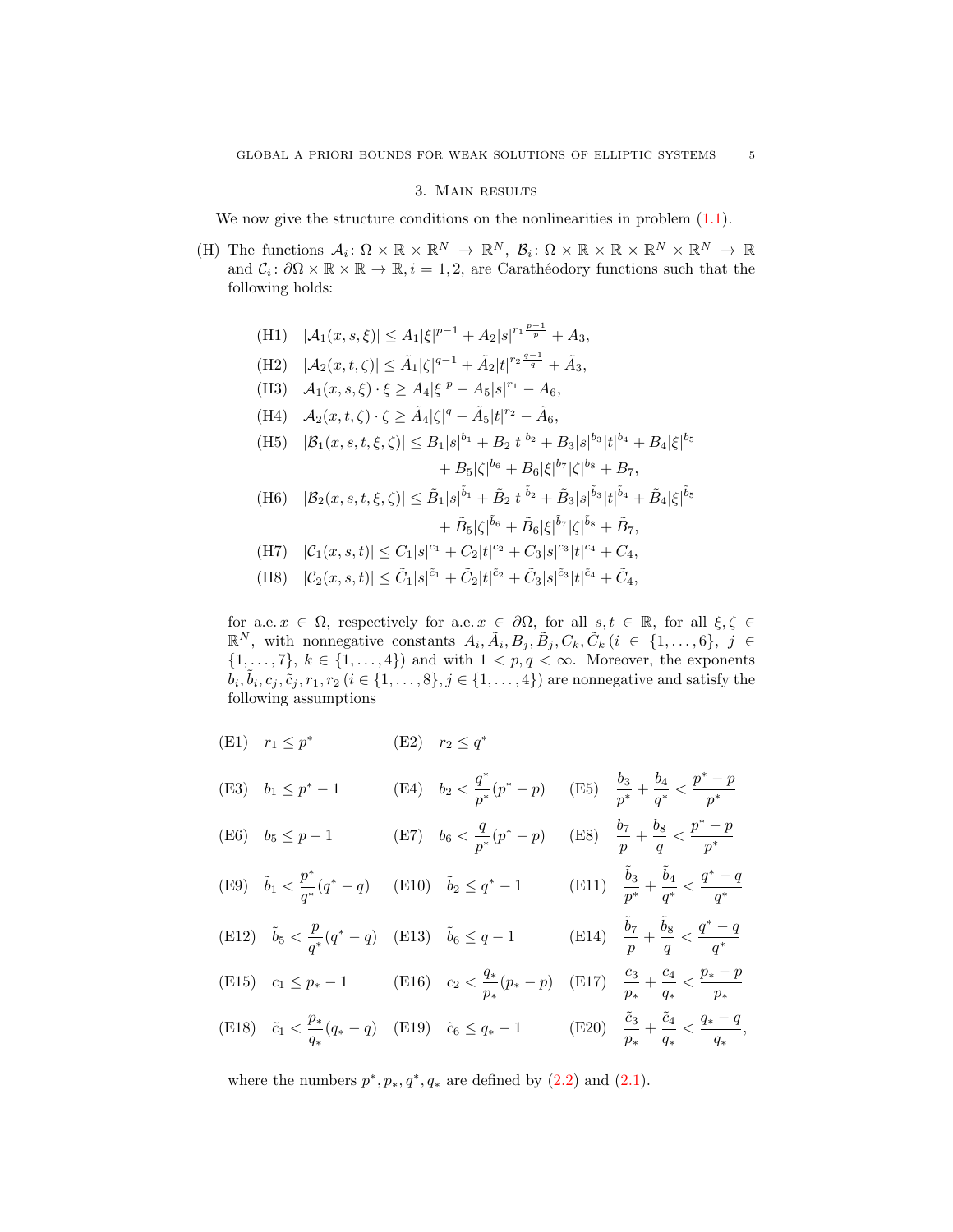A couple  $(u, v) \in W^{1, p}(\Omega) \times W^{1, q}(\Omega)$  is said to be a weak solution of problem  $(1.1)$  if

$$
\int_{\Omega} \mathcal{A}_1(x, u, \nabla u) \cdot \nabla \varphi \, dx = \int_{\Omega} \mathcal{B}_1(x, u, v, \nabla u, \nabla v) \varphi \, dx + \int_{\partial \Omega} \mathcal{C}_1(x, u, v) \varphi \, d\sigma
$$
\n
$$
\int_{\Omega} \mathcal{A}_2(x, v, \nabla v) \cdot \nabla \psi \, dx = \int_{\Omega} \mathcal{B}_2(x, u, v, \nabla u, \nabla v) \psi \, dx + \int_{\partial \Omega} \mathcal{C}_2(x, u, v) \psi \, d\sigma \tag{3.1}
$$

holds for all  $(\varphi, \psi) \in W^{1,p}(\Omega) \times W^{1,q}(\Omega)$ . By hypotheses (H) and the Sobolev embedding along with the continuity of the trace operator it is clear that this definition of a weak solution is well-defined. Indeed, if we estimate the integral concerning the function  $\mathcal{B}_1: \Omega \times \mathbb{R} \times \mathbb{R} \times \mathbb{R}^N \times \mathbb{R}^N \to \mathbb{R}$  using condition (H5) we obtain several mixed terms. Let us consider, for example, the third term on the right-hand side of (H5). Applying Hölder's inequality we get

$$
B_3 \int_{\Omega} |u|^{b_3} |v|^{b_4} \varphi \, dx
$$
  
\n
$$
\leq B_3 \left( \int_{\Omega} |u|^{b_3 s_1} dx \right)^{\frac{1}{s_1}} \left( \int_{\Omega} |v|^{b_4 s_2} dx \right)^{\frac{1}{s_2}} \left( \int_{\Omega} |\varphi|^{s_3} dx \right)^{\frac{1}{s_3}},
$$
\n(3.2)

where  $(u, v) \in W^{1,p}(\Omega) \times W^{1,q}(\Omega)$ ,  $\varphi \in W^{1,p}(\Omega)$  and

<span id="page-5-3"></span><span id="page-5-1"></span>
$$
\frac{1}{s_1} + \frac{1}{s_2} + \frac{1}{s_3} = 1.
$$

Taking  $s_3 = p^*$  and using  $s_1 \leq \frac{p^*}{b_2}$  $\frac{p^*}{b_3}$  as well as  $s_2 \leq \frac{q^*}{b_4}$  $\frac{q}{b_4}$  leads to

<span id="page-5-2"></span>
$$
\frac{b_3}{p^*} + \frac{b_4}{q^*} \le \frac{p^* - 1}{p^*}.
$$
\n(3.3)

This condition is necessary for the finiteness of the integrals of the right-hand side of [\(3.2\)](#page-5-1), see also Remark [3.3.](#page-15-0) Since we need some stronger conditions in order to apply Moser's iteration, we suppose condition (E5) which implies [\(3.3\)](#page-5-2). In the same way we can prove the finiteness of all integrals in the definition of  $(3.1)$ .

Our first result shows that any weak solution of problem [\(1.1\)](#page-0-0) belongs to the space  $L^r(\overline{\Omega}) \times L^r(\overline{\Omega})$  for any finite r.

<span id="page-5-0"></span>**Theorem 3.1.** Let  $\Omega \subset \mathbb{R}^N, N > 1$ , be a bounded domain with Lipschitz boundary  $\partial\Omega$  and let hypotheses (H) be satisfied. Then, every weak solution  $(u, v) \in W^{1, p}(\Omega) \times$  $W^{1,q}(\Omega)$  of problem [\(1.1\)](#page-0-0) belongs to  $L^r(\overline{\Omega}) \times L^r(\overline{\Omega})$  for every  $r \in (1,\infty)$ .

*Proof.* Let  $(u, v) \in W^{1,p}(\Omega) \times W^{1,q}(\Omega)$  be a weak solution of  $(1.1)$  in the sense of [\(3.1\)](#page-5-3). We only show that  $u \in L^r(\overline{\Omega})$ , the proof for v can be done in the same way. Moreover, taking [\(2.3\)](#page-3-2) into account, without any loss of generality, we can assume that  $u, v \geq 0$  (otherwise we prove the result for  $u^+, v^+$  and  $u^-, v^-$ , respectively). Moreover, throughout the proof we will denote by  $M_i$ ,  $i = 1, 2, \ldots$ , constants which may depend on some natural norms of  $u$  and  $v$ .

For every  $h \geq 0$  we set  $u_h := \min\{u, h\}$  and choose  $\varphi = uu_h^{\kappa p} \in W^{1,p}(\Omega)$  for  $\kappa > 0$ as test function in the first equation of [\(3.1\)](#page-5-3). Since  $\nabla \varphi = u_h^{kp} \nabla u + \kappa p u_h^{kp-1} \nabla u_h$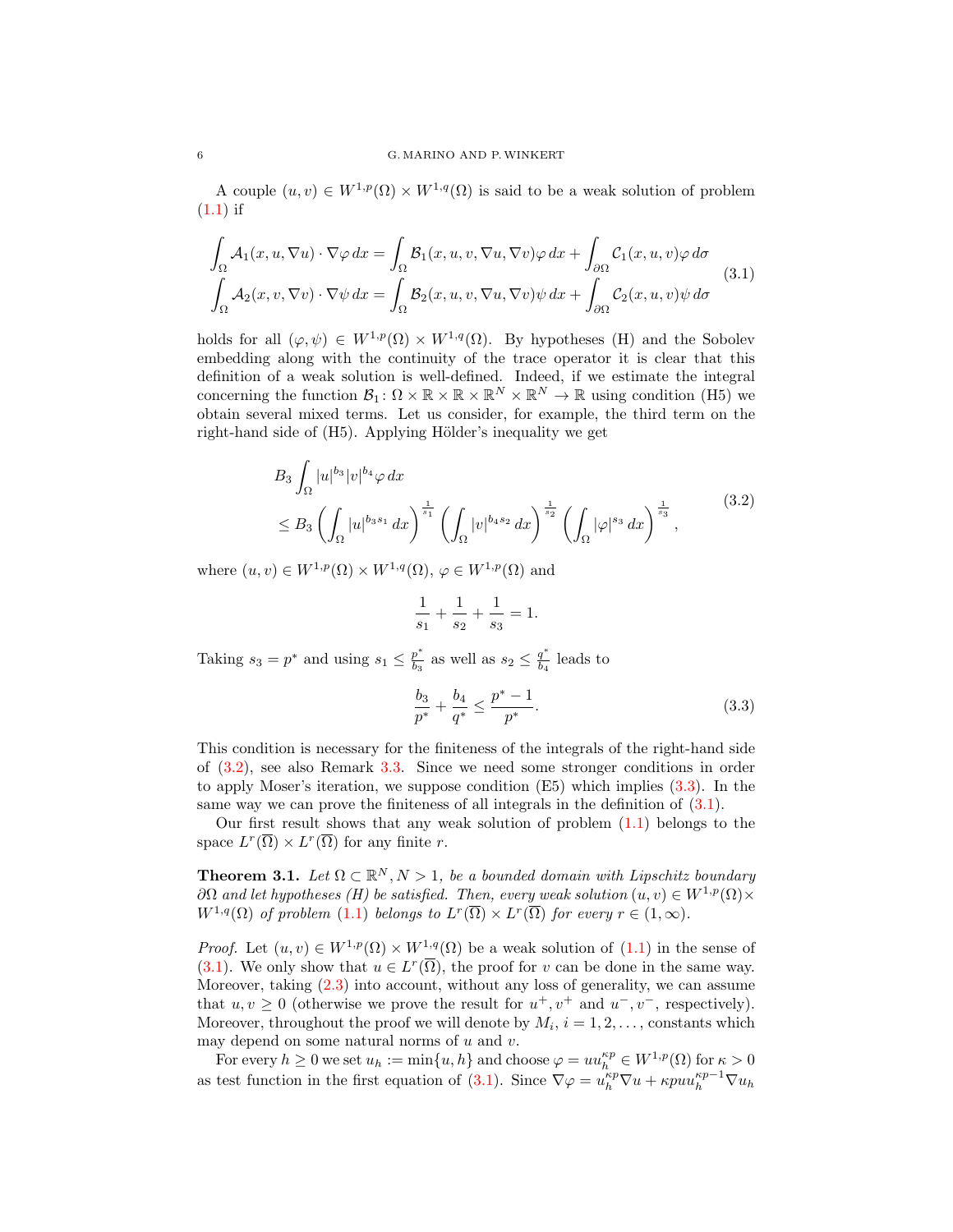this results in

$$
\int_{\Omega} (\mathcal{A}_1(x, u, \nabla u) \cdot \nabla u) u_h^{\kappa p} dx + \kappa p \int_{\Omega} (\mathcal{A}_1(x, u, \nabla u) \cdot \nabla u_h) u u_h^{\kappa p-1} dx \n= \int_{\Omega} \mathcal{B}_1(x, u, v, \nabla u, \nabla v) u u_h^{\kappa p} dx + \int_{\partial \Omega} \mathcal{C}_1(x, u, v) u u_h^{\kappa p} d\sigma.
$$
\n(3.4)

Now we apply  $(H3)$  to the first term on the left-hand side of  $(3.4)$  which gives

$$
\int_{\Omega} (\mathcal{A}_1(x, u, \nabla u) \cdot \nabla u) u_h^{\kappa p} dx
$$
\n
$$
\geq \int_{\Omega} (A_4 |\nabla u|^p - A_5 u^{r_1} - A_6) u_h^{\kappa p} dx
$$
\n
$$
\geq A_4 \int_{\Omega} |\nabla u|^p u_h^{\kappa p} dx - (A_5 + A_6) \int_{\Omega} u^{p^*} u_h^{\kappa p} dx - (A_5 + A_6) |\Omega|.
$$

In the same way we use (H3) to the second term on the left-hand side. This shows

$$
\kappa p \int_{\Omega} (\mathcal{A}_1(x, u, \nabla u) \cdot \nabla u_h) u u_h^{\kappa p-1} dx
$$
  
\n
$$
= \kappa p \int_{\{x \in \Omega : u(x) \le h\}} (\mathcal{A}_1(x, u, \nabla u) \cdot \nabla u) u_h^{\kappa p} dx
$$
  
\n
$$
\ge \kappa p \int_{\{x \in \Omega : u(x) \le h\}} (A_4 |\nabla u|^p - A_5 u^{r_1} - A_6) u_h^{\kappa p} dx
$$
  
\n
$$
\ge A_4 \kappa p \int_{\{x \in \Omega : u(x) \le h\}} |\nabla u|^p u_h^{\kappa p} dx
$$
  
\n
$$
- \kappa p (A_5 + A_6) \int_{\Omega} u^{p^*} u_h^{\kappa p} dx - \kappa p (A_5 + A_6) |\Omega|.
$$

Taking (H5) into account we get for the first term on the right-hand side of [\(3.4\)](#page-6-0) the following estimate

<span id="page-6-1"></span>
$$
\int_{\Omega} \mathcal{B}_1(x, u, v, \nabla u, \nabla v) uu_h^{\kappa p} dx \n\leq \int_{\Omega} (B_1 u^{b_1} + B_2 v^{b_2} + B_3 u^{b_3} v^{b_4} + B_4 |\nabla u|^{b_5} \n+ B_5 |\nabla v|^{b_6} + B_6 |\nabla u|^{b_7} |\nabla v|^{b_8} + B_7) uu_h^{\kappa p} dx.
$$
\n(3.5)

We are going to estimate each term of the inequality above separately. First, taking into account assumption (E3), we have

$$
B_1 \int_{\Omega} u^{b_1} u u_h^{\kappa p} dx \leq B_1 \int_{\Omega} u^{p^*} u_h^{\kappa p} dx + B_1 |\Omega|.
$$

Moreover, thanks to Hölder's inequality with  $s_1 > 1$  such that  $b_2 s_1 = q^*$ , which is possible by (E4), we have

$$
B_2 \int_{\Omega} v^{b_2} u u_h^{\kappa p} dx \le B_2 \left( \int_{\Omega} v^{b_2 s_1} dx \right)^{1/s_1} \left( \int_{\Omega} (u u_h^{\kappa p})^{s'_1} dx \right)^{1/s'_1}
$$
  

$$
\le M_1 \left( 1 + ||u u_h^{\kappa}||_{ps'_1}^p \right).
$$

<span id="page-6-0"></span>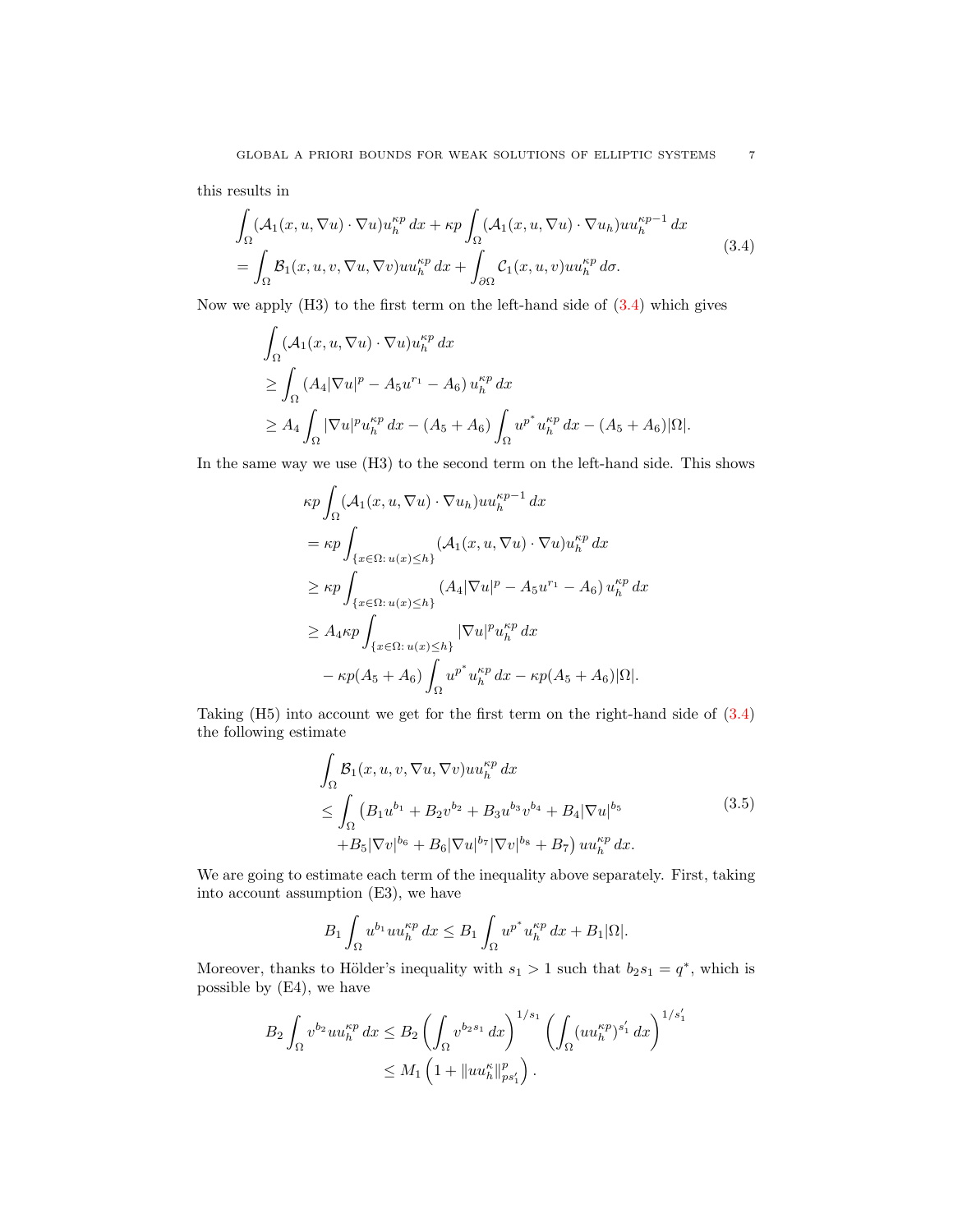Applying again Hölder's inequality with exponents  $x_1, y_1, z_1 > 1$  such that

<span id="page-7-0"></span>
$$
b_3x_1 = p^*,
$$
  $b_4y_1 = q^*,$   $\frac{1}{z_1} = 1 - \frac{1}{x_1} - \frac{1}{y_1}$  (3.6)

leads to

$$
B_3 \int_{\Omega} u^{b_3} v^{b_4} u u_h^{\kappa p} dx
$$
  
\n
$$
\leq B_3 \left( \int_{\Omega} u^{b_3 x_1} dx \right)^{1/x_1} \left( \int_{\Omega} v^{b_4 y_1} dx \right)^{1/y_1} \left( \int_{\Omega} (u u_h^{\kappa p})^{z_1} dx \right)^{1/z_1}
$$
  
\n
$$
\leq M_2 \left( 1 + \|u u_h^{\kappa}\|_{p z_1}^p \right).
$$

Note that from (E5) it follows that  $b_3 < p^*$  as well as  $b_4 < q^*$  and so the choice in [\(3.6\)](#page-7-0) is possible. Thanks to Young's inequality with  $\frac{p}{b_5} > 1$  we have

$$
B_{4} \int_{\Omega} |\nabla u|^{b_{5}} u u_{h}^{\kappa p} dx = B_{4} \int_{\Omega} \left( \left( \frac{A_{4}}{2B_{4}} \right)^{\frac{b_{5}}{p}} |\nabla u|^{b_{5}} u_{h}^{\kappa b_{5}} \right) \left( \left( \frac{A_{4}}{2B_{4}} \right)^{-\frac{b_{5}}{p}} u u_{h}^{\kappa (p-b_{5})} \right) dx
$$
  

$$
\leq \frac{A_{4}}{2} \int_{\Omega} |\nabla u|^{p} u_{h}^{\kappa p} dx + B_{4} \left( \frac{A_{4}}{2B_{4}} \right)^{-\frac{b_{5}}{p-b_{5}}} \int_{\Omega} u^{\frac{p}{p-b_{5}}} u_{h}^{\kappa p} dx
$$
  

$$
\leq \frac{A_{4}}{2} \int_{\Omega} |\nabla u|^{p} u_{h}^{\kappa p} dx + M_{3} \left( 1 + \int_{\Omega} u^{p^{*}} u_{h}^{\kappa p} dx \right).
$$

We apply Hölder's inequality with  $s_2 > 1$  such that  $b_6s_2 = q$  in order to get

$$
B_5 \int_{\Omega} |\nabla v|^{b_6} u u_h^{\kappa p} dx \le B_5 \left( \int_{\Omega} |\nabla v|^{b_6 s_2} dx \right)^{1/s_2} \left( \int_{\Omega} (u u_h^{\kappa p})^{s'_2} dx \right)^{1/s'_2}
$$
  

$$
\le M_4 \left( 1 + ||u u_h^{\kappa}||_{ps'_2}^p \right).
$$

As before, by Hölder's inequality with  $x_2, y_2, z_2 > 1$  such that

<span id="page-7-2"></span>
$$
b_7x_2 = p,
$$
  $b_8y_2 = q,$   $\frac{1}{z_2} = 1 - \frac{1}{x_2} - \frac{1}{y_2}$  (3.7)

we obtain

$$
B_6 \int_{\Omega} |\nabla u|^{b_7} |\nabla v|^{b_8} u u_h^{\kappa p} dx
$$
  
\n
$$
\leq B_6 \left( \int_{\Omega} |\nabla u|^{b_7 x_2} dx \right)^{1/x_2} \left( \int_{\Omega} |\nabla v|^{b_8 y_2} dx \right)^{1/y_2} \left( \int_{\Omega} (u u_h^{\kappa})^{z_2} dx \right)^{1/z_2}
$$
  
\n
$$
\leq M_5 \left( 1 + \|u u_h^{\kappa}\|_{p z_2}^p \right),
$$

which is possible because of (E8). Finally, for the last term on the right-hand side of  $(3.5)$  we have

<span id="page-7-1"></span>
$$
B_7 \int_{\Omega} u u_h^{\kappa p} dx \le B_7 \int_{\Omega} u^{p^*} u_h^{\kappa p} dx + B_7 |\Omega|.
$$

Hypothesis  $(H7)$  gives the following estimate for the boundary term of  $(3.4)$ 

$$
\int_{\partial\Omega} C_1(x, u, v) u u_h^{\kappa p} d\sigma \le \int_{\partial\Omega} (C_1 u^{c_1} + C_2 v^{c_2} + C_3 u^{c_3} v^{c_4} + C_4) u u_h^{\kappa p} d\sigma. \tag{3.8}
$$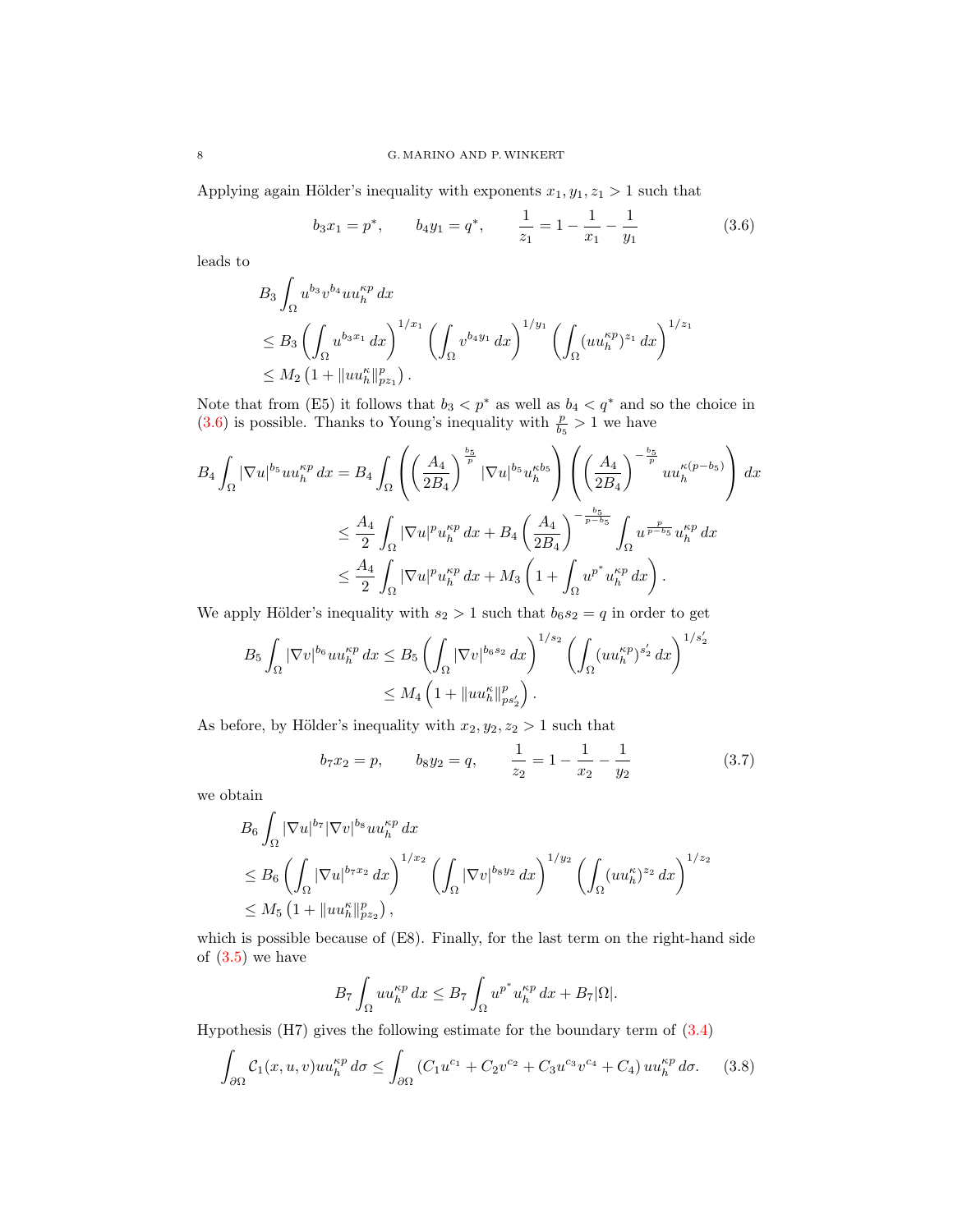Exploiting the condition on  $c_1$  in the first term of  $(3.8)$  and applying Hölder's inequality with  $t_1 > 1$  such that  $c_2 t_1 = q_*$  to the second one we have

$$
C_1 \int_{\partial \Omega} u^{c_1+1} u_h^{\kappa p} d\sigma \le C_1 \int_{\partial \Omega} u^{p*} u_h^{\kappa p} d\sigma + C_1 |\partial \Omega|
$$

and

$$
C_2 \int_{\partial\Omega} v^{c_2} u u_h^{\kappa p} d\sigma \le C_2 \left( \int_{\partial\Omega} v^{c_2 t_1} d\sigma \right)^{1/t_1} \left( \int_{\partial\Omega} (u u_h^{\kappa p})^{t'_1} d\sigma \right)^{1/t'_1}
$$
  

$$
\le M_6 \left( 1 + ||u u_h^{\kappa}||_{pt'_1,\partial\Omega}^p \right),
$$

respectively. For the third term of  $(3.8)$  we apply Hölder's inequality with exponents  $x_3, y_3, z_3 > 1$  such that

<span id="page-8-0"></span>
$$
c_3x_3 = p_*,
$$
  $c_4y_3 = q_*,$   $\frac{1}{z_3} = 1 - \frac{1}{x_3} - \frac{1}{y_3}$  (3.9)

in order to get

$$
C_3 \int_{\partial \Omega} u^{c_3} v^{c_4} u u_h^{\kappa p} d\sigma
$$
  
\n
$$
\leq C_3 \left( \int_{\partial \Omega} u^{c_3 x_3} d\sigma \right)^{1/x_3} \left( \int_{\partial \Omega} v^{c_4 y_3} d\sigma \right)^{1/y_3} \left( \int_{\partial \Omega} (u u_h^{\kappa p})^{z_3} d\sigma \right)^{1/z_3}
$$
  
\n
$$
\leq M_7 \left( 1 + ||u u_h^{\kappa}||_{p z_3, \partial \Omega}^p \right).
$$

Finally, for the last term of  $(3.8)$  we have

$$
C_4 \int_{\partial \Omega} u u_h^{\kappa p} d\sigma \leq C_4 \int_{\partial \Omega} u^{p_*} u_h^{\kappa p} d\sigma + C_4 |\partial \Omega|.
$$

Note that from the choice of  $s_1, s_2$  and  $t_1$  in combination with (E4), (E7) and (E16) we have

$$
s_1',s_2'<\frac{p^*}{p}\quad\text{and}\quad t_1'<\frac{p_*}{p}.
$$

Furthermore, by  $(3.6), (3.7), (3.9)$  $(3.6), (3.7), (3.9)$  $(3.6), (3.7), (3.9)$  $(3.6), (3.7), (3.9)$  $(3.6), (3.7), (3.9)$  and the conditions  $(E5), (E8)$  and  $(E17)$  we see that

$$
z_1, z_2 < \frac{p^*}{p} \quad \text{and} \quad z_3 < \frac{p_*}{p}.
$$

Now we combine all the calculations above and set

<span id="page-8-2"></span>
$$
s := \max\{s_1', s_2', z_1, z_2\} \in \left(1, \frac{p^*}{p}\right) \tag{3.10}
$$

as well as

<span id="page-8-1"></span>
$$
t := \max\{t'_1, z_3\} \in \left(1, \frac{p_*}{p}\right) \tag{3.11}
$$

which finally gives

$$
A_4\left(\frac{1}{2}\int_{\Omega}|\nabla u|^p u_h^{\kappa p} dx + \kappa p \int_{\{x \in \Omega : u(x) \le h\}} |\nabla u|^p u_h^{\kappa p} dx\right) \leq [(\kappa p + 1)(A_5 + A_6) + B_1 + B_7 + M_3] \int_{\Omega} u^{p^*} u_h^{\kappa p} dx + (C_1 + C_4) \int_{\partial\Omega} u^{p_*} u_h^{\kappa p} d\sigma + M_8 \|u u_h^{\kappa}\|_{ps}^p + M_9 \|u u_h^{\kappa}\|_{pt,\partial\Omega}^p + M_{10}(\kappa + 1).
$$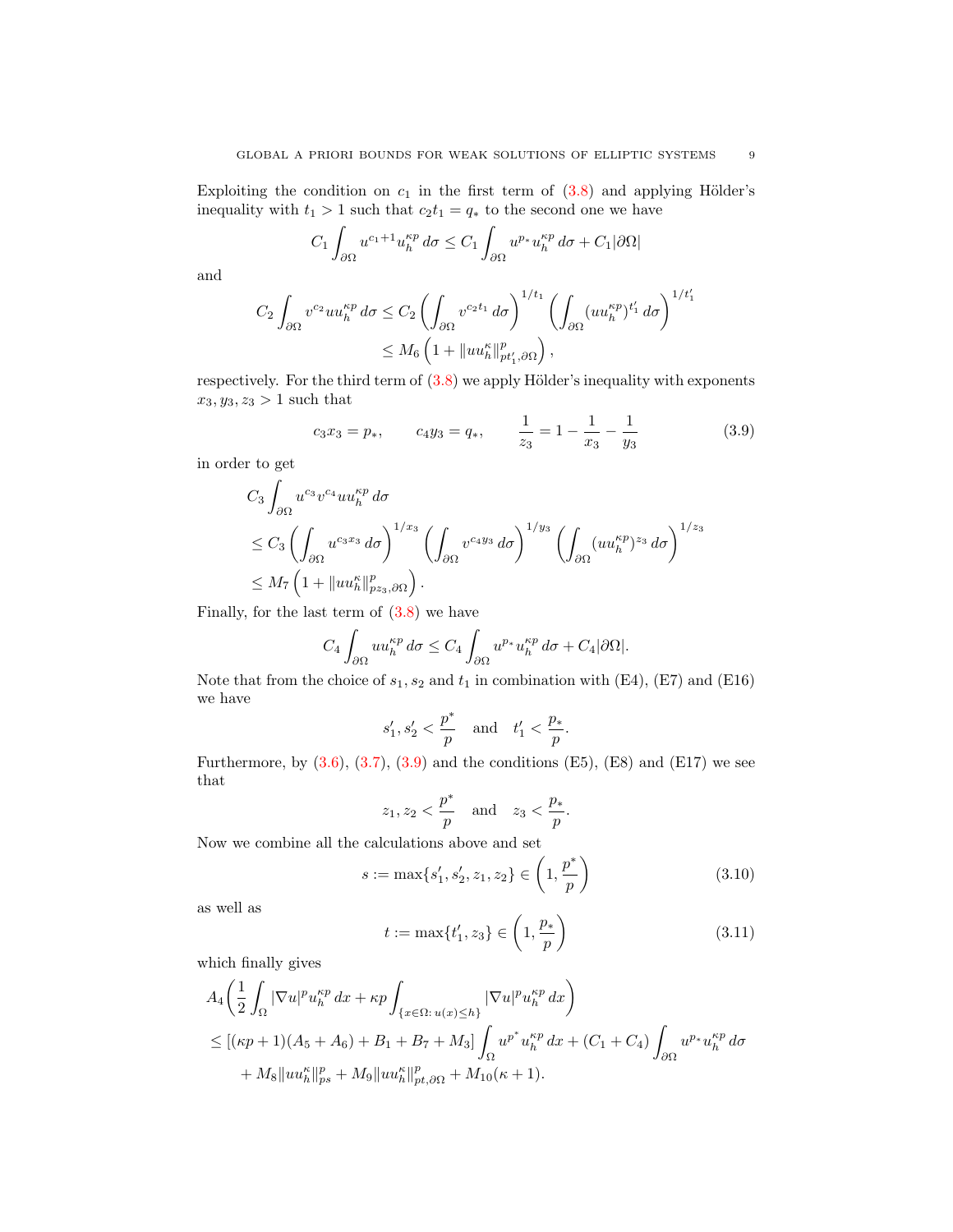Simplifying the inequality above leads to

<span id="page-9-0"></span>
$$
\frac{A_4}{2} \frac{\kappa p + 1}{(\kappa + 1)^p} \int_{\Omega} |\nabla u u_h^{\kappa}|^p dx \n\leq M_{11}(\kappa p + 1) \int_{\Omega} u^{p^*} u_h^{\kappa p} dx + M_{12} \int_{\partial \Omega} u^{p_*} u_h^{\kappa p} d\sigma + M_8 \|u u_h^{\kappa}\|_{ps}^p \n+ M_9 \|u u_h^{\kappa}\|_{pt,\partial \Omega}^p + M_{10}(\kappa + 1),
$$
\n(3.12)

see Marino-Winkert [\[19,](#page-17-1) Inequality after (3.7)]. Dividing by  $\frac{A_4}{2}$ , summarizing the constants and adding on both sides of [\(3.12\)](#page-9-0) the nonnegative term  $\frac{\kappa p+1}{(\kappa+1)^p}||uu_h^{\kappa}||_p^p$ gives

<span id="page-9-1"></span>
$$
\frac{\kappa p+1}{(\kappa+1)^p} \|u u_h^{\kappa}\|_{1,p}^p
$$
\n
$$
\leq \frac{\kappa p+1}{(\kappa+1)^p} \|u u_h^{\kappa}\|_p^p + M_{13}(\kappa p+1) \int_{\Omega} u^{p^*} u_h^{\kappa p} dx + M_{14} \int_{\partial\Omega} u^{p^*} u_h^{\kappa p} d\sigma
$$
\n
$$
+ M_{15} \|u u_h^{\kappa}\|_{ps}^p + M_{16} \|u u_h^{\kappa}\|_{pt,\partial\Omega}^p + M_{17}(\kappa+1) \tag{3.13}
$$
\n
$$
\leq M_{18} \left(\frac{\kappa p+1}{(\kappa+1)^p} + 1\right) \|u u_h^{\kappa}\|_{ps}^p + M_{13}(\kappa p+1) \int_{\Omega} u^{p^*} u_h^{\kappa p} dx
$$
\n
$$
+ M_{14} \int_{\partial\Omega} u^{p^*} u_h^{\kappa p} d\sigma + M_{16} \|u u_h^{\kappa}\|_{pt,\partial\Omega}^p + M_{17}(\kappa+1),
$$

where we applied Hölder's inequality in the last passage.

Now, let  $L, G > 0$  and set  $a := u^{p^* - p}$  and  $b := u^{p_* - p}$ . By using Hölder's inequality and the continuous embeddings  $i: W^{1,p}(\Omega) \to L^{p^*}(\Omega)$  and  $\gamma: W^{1,p}(\Omega) \to$  $L^{p*}(\partial\Omega)$  we obtain

<span id="page-9-2"></span>
$$
\int_{\Omega} u^{p^*} u_h^{kp} dx
$$
\n
$$
= \int_{\{x \in \Omega : a(x) \le L\}} a(uu_h^{k})^p dx + \int_{\{x \in \Omega : a(x) > L\}} a(uu_h^{k})^p dx
$$
\n
$$
\le L \int_{\Omega} (uu_h^{k})^p dx
$$
\n
$$
+ \left( \int_{\{x \in \Omega : a(x) > L\}} a^{\frac{p^*}{p^*}} dx \right)^{\frac{p^* - p}{p}} \left( \int_{\Omega} (uu_h^{k})^{p^*} dx \right)^{\frac{p}{p^*}}
$$
\n
$$
\le L |\Omega|^{1/s'} \|uu_h^{k}\|_{ps}^{p} + \left( \int_{\{x \in \Omega : a(x) > L\}} a^{\frac{p^*}{p^*}} dx \right)^{\frac{p^* - p}{p^*}} dx \right)^{\frac{p^* - p}{p^*}}
$$
\n
$$
c_{\Omega}^p \|uu_h^{k}\|_{1,p}^p
$$
\n(3.14)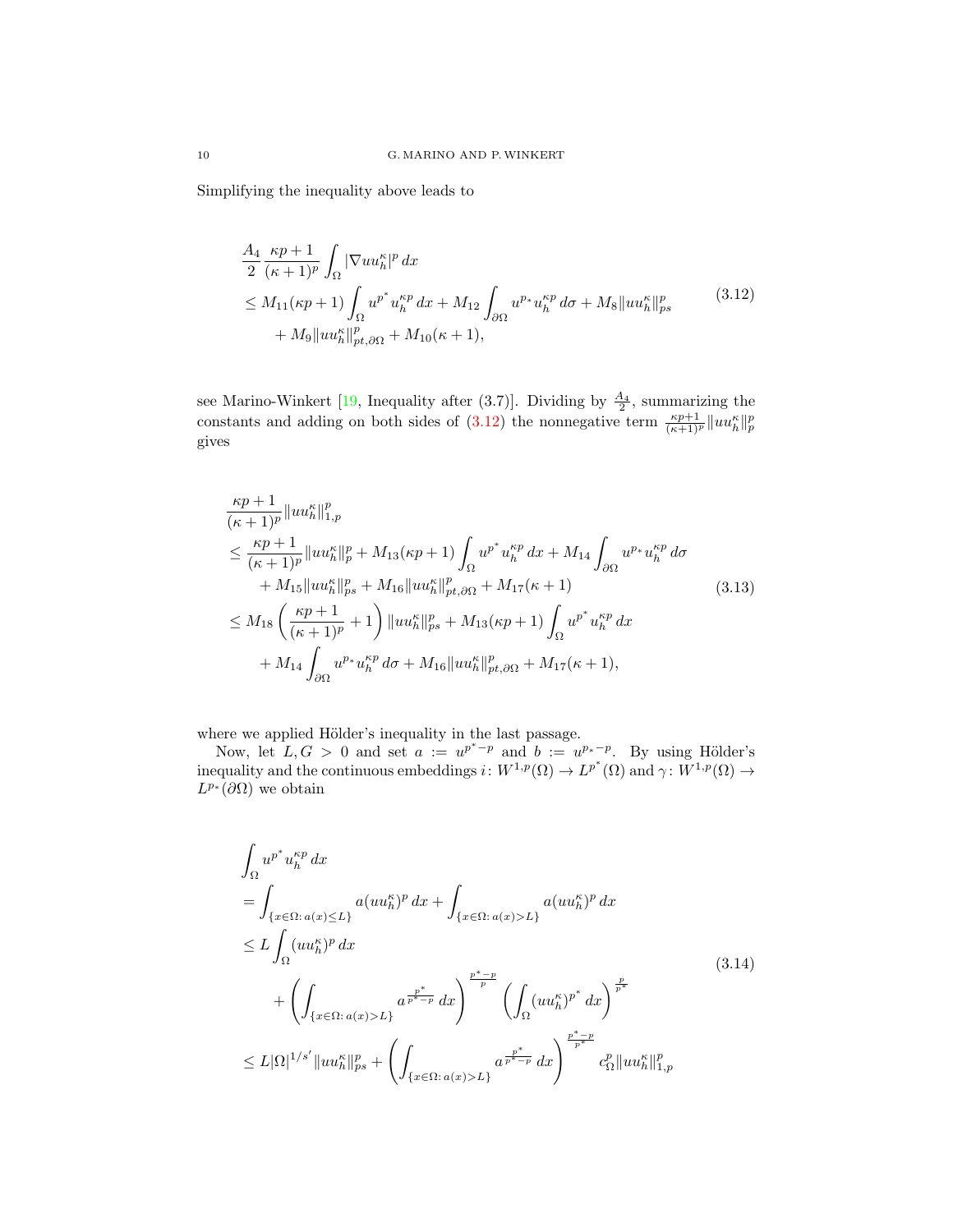and

$$
\int_{\partial\Omega} u^{p*} u_h^{\kappa p} d\sigma
$$
\n
$$
= \int_{\{x \in \partial\Omega : b(x) \le G\}} b(uu_h^{\kappa})^p d\sigma + \int_{\{x \in \partial\Omega : b(x) > G\}} b(uu_h^{\kappa})^p d\sigma
$$
\n
$$
\le G \int_{\partial\Omega} (uu_h^{\kappa})^p d\sigma
$$
\n
$$
+ \left( \int_{\{x \in \partial\Omega : b(x) > G\}} b^{\frac{p_*}{p_*}} d\sigma \right)^{\frac{p_* - p}{p_*}} \left( \int_{\partial\Omega} (uu_h^{\kappa})^{p_*} d\sigma \right)^{\frac{p}{p_*}}
$$
\n
$$
\le G |\partial\Omega|^{1/t'} \|uu_h^{\kappa}\|_{pt,\partial\Omega} + \left( \int_{\{x \in \partial\Omega : b(x) > G\}} b^{\frac{p_*}{p_*}} d\sigma \right)^{\frac{p_* - p}{p_*}} c_{\partial\Omega}^p \|uu_h^{\kappa}\|_{1,p}^p
$$
\n(3.15)

with the embedding constants  $c_\Omega$  and  $c_{\partial\Omega}.$  We point out that

<span id="page-10-1"></span><span id="page-10-0"></span>
$$
H(L) := \left( \int_{\{x \in \Omega : a(x) > L\}} a^{\frac{p^*}{p^*-p}} dx \right)^{\frac{p^*-p}{p^*}} \to 0 \quad \text{as } L \to \infty,
$$
\n
$$
K(G) := \left( \int_{\{x \in \partial\Omega : b(x) > G\}} b^{\frac{p^*}{p^*-p}} d\sigma \right)^{\frac{p^*-p}{p^*}} \to 0 \quad \text{as } G \to \infty.
$$
\n
$$
(3.16)
$$

Combining [\(3.13\)](#page-9-1), [\(3.14\)](#page-9-2), [\(3.15\)](#page-10-0) and [\(3.16\)](#page-10-1) yields

$$
\frac{\kappa p+1}{(\kappa+1)^p} \|u u_h^{\kappa}\|_{1,p}^p
$$
\n
$$
\leq M_{19} \left( \frac{\kappa p+1}{(\kappa+1)^p} + 1 + (\kappa p+1)L|\Omega|^{1/s'} \right) \|u u_h^{\kappa}\|_{ps}^p
$$
\n
$$
+ M_{13}(\kappa p+1)H(L)c_{\Omega}^p \|u u_h^{\kappa}\|_{1,p}^p + (M_{16} + M_{14}G|\partial\Omega|^{1/t'}) \|u u_h^{\kappa}\|_{pt,\partial\Omega}^p
$$
\n
$$
+ M_{14}K(G)c_{\partial\Omega}^p \|u u_h^{\kappa}\|_{1,p}^p + M_{17}(\kappa+1).
$$
\n(3.17)

Taking [\(3.16\)](#page-10-1) into account we choose  $L = L(\kappa, u) > 0$  and  $G = G(\kappa, u) > 0$  such that

<span id="page-10-2"></span>
$$
M_{13}(\kappa p + 1)H(L)c_{\Omega}^p = \frac{\kappa p + 1}{4(\kappa + 1)^p}
$$
 and  $M_{14}K(G)c_{\partial\Omega}^p = \frac{\kappa p + 1}{4(\kappa + 1)^p}.$ 

Therefore, inequality  $(3.17)$  can be written as

$$
\frac{\kappa p+1}{2(\kappa+1)^p} \|uu_h^{\kappa}\|_{1,p}^p
$$
\n
$$
\leq M_{19} \left(\frac{\kappa p+1}{(\kappa+1)^p} + 1 + (\kappa p+1)L(\kappa, u)|\Omega|^{1/s'}\right) \|uu_h^{\kappa}\|_{ps}^p
$$
\n
$$
+ (M_{16} + M_{14}G(\kappa, u)|\partial\Omega|^{1/t'}) \|uu_h^{\kappa}\|_{pt,\partial\Omega}^p + M_{17}(\kappa+1).
$$
\n(3.18)

Taking into account [\(3.11\)](#page-8-1) we have  $pt < p_*$ . Thus, we can apply Proposition [2.1](#page-3-3) to estimate the boundary term in  $(3.18)$ . This gives

<span id="page-10-4"></span><span id="page-10-3"></span>
$$
||uu_h^{\kappa}||_{pt,\partial\Omega}^p \leq \varepsilon_1 ||uu_h^{\kappa}||_{1,p}^p + \tilde{c}_1 \varepsilon_1^{-\tilde{c}_2} ||uu_h^{\kappa}||_p^p
$$
  

$$
\leq \varepsilon_1 ||uu_h^{\kappa}||_{1,p}^p + \tilde{c}_1 \varepsilon_1^{-\tilde{c}_2} |\Omega|^{1/s'} ||uu_h^{\kappa}||_{ps}^p
$$
 (3.19)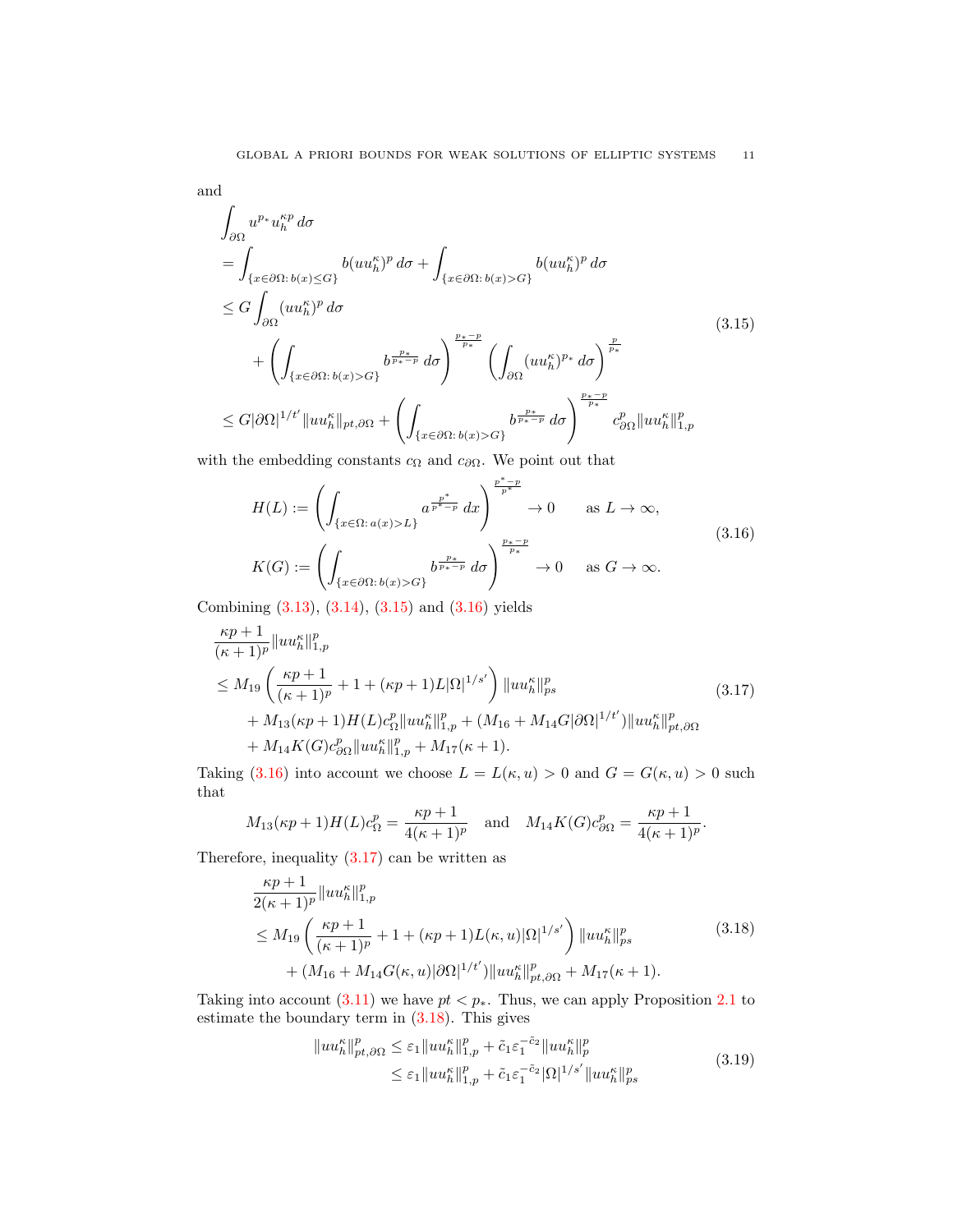by Hölder's inequality. Now we choose  $\varepsilon_1$  such that

$$
\varepsilon_1\left(M_{16} + M_{14}G(\kappa, u)|\partial\Omega|^{1/t'}\right) = \frac{\kappa p + 1}{4(\kappa + 1)^p}.
$$

Applying [\(3.19\)](#page-10-4) to [\(3.18\)](#page-10-3) and summarizing the constants results in

<span id="page-11-1"></span><span id="page-11-0"></span>
$$
||uu_h^{\kappa}||_{1,p}^p \le M_{20}(\kappa, u, v)[||uu_h^{\kappa}||_{ps}^p + 1] \tag{3.20}
$$

with a constant  $M_{20}(\kappa, u, v)$  depending on  $\kappa$  and on the solution pair  $(u, v)$ , see the calculations above.

Now we are in the position to use the Sobolev embedding theorem on the lefthand side of  $(3.20)$ . We have

$$
||uu_h^{\kappa}||_{p^*} \le c_{\Omega}||uu_h^{\kappa}||_{1,p} \le M_{21}(\kappa, u, v) \left[||uu_h^{\kappa}||_{ps}^p + 1\right]^{\frac{1}{p}}.
$$
 (3.21)

Since, due to  $(3.10)$ ,  $ps < p^*$ , we can start with the bootstrap arguments. Choosing  $\kappa_1$  such that  $(\kappa_1 + 1)ps = p^*$ , [\(3.21\)](#page-11-1) becomes

$$
||uu_h^{\kappa_1}||_{p^*} \le M_{21}(\kappa_1, u, v) \left[||uu_h^{\kappa_1}||_{ps}^p + 1\right]^{\frac{1}{p}}
$$
  
\n
$$
\le M_{21}(\kappa_1, u, v) \left[||u^{\kappa_1+1}||_{ps}^p + 1\right]^{\frac{1}{p}}
$$
  
\n
$$
= M_{21}(\kappa_1, u, v) \left[||u||_{p^*}^{(\kappa_1+1)p} + 1\right]^{\frac{1}{p}} < \infty,
$$
\n(3.22)

where we have used the estimate  $u_h(x) \leq u(x)$  for a.e.  $x \in \Omega$ . The usage of Fatou's Lemma as  $h \to \infty$  in [\(3.22\)](#page-11-2) gives

$$
||u||_{(\kappa_1+1)p^*} = ||u^{\kappa_1+1}||_{p^*}^{\frac{1}{\kappa_1+1}} \le M_{22}(\kappa_1, u, v) \left[ ||u||_{p^*}^{(\kappa_1+1)p} + 1 \right]^{\frac{1}{(\kappa_1+1)p}} < \infty. \quad (3.23)
$$

Hence,  $u \in L^{(\kappa_1+1)p^*}(\Omega)$ . Repeating the steps from  $(3.21)-(3.23)$  $(3.21)-(3.23)$  $(3.21)-(3.23)$  for each  $\kappa$ , we choose a sequence with the following properties

<span id="page-11-3"></span><span id="page-11-2"></span>
$$
\kappa_2 : (\kappa_2 + 1)ps = (\kappa_1 + 1)p^*,\n\kappa_3 : (\kappa_3 + 1)ps = (\kappa_2 + 1)p^*,\n\vdots \qquad \vdots
$$

Observe that the sequence  $(\kappa_n)$  is constructed in such a way that  $\kappa_n + 1 = (\frac{p^*}{n^2})^2$  $\frac{p^*}{ps} \big)^n$ for every  $n \in \mathbb{N}$ , with  $\frac{p^*}{ps} > 1$ , taking into account [\(3.10\)](#page-8-2). This implies that

<span id="page-11-5"></span><span id="page-11-4"></span>
$$
||u||_{(\kappa+1)p^*} \le M_{23}(\kappa, u, v) \tag{3.24}
$$

for any finite  $\kappa > 0$  with  $M_{23}(\kappa, u, v)$  being a positive constant which depends both on  $\kappa$  and on the solution pair  $(u, v)$  itself. Therefore,  $u \in L^r(\Omega)$  for any  $r < \infty$ .

Now we are going to prove that  $u \in L^r(\partial\Omega)$  for any finite r. To this end, let us consider again inequality [\(3.18\)](#page-10-3), that is,

$$
\frac{\kappa p+1}{2(\kappa+1)^p} \|u u_h^{\kappa}\|_{1,p}^p
$$
\n
$$
\leq M_{19} \left( \frac{\kappa p+1}{(\kappa+1)^p} + 1 + (\kappa p+1) L(\kappa, u) |\Omega|^{1/s'} \right) \|u u_h^{\kappa}\|_{ps}^p
$$
\n
$$
+ (M_{16} + M_{14} G(\kappa, u) |\partial \Omega|^{1/t'}) \|u u_h^{\kappa}\|_{pt,\partial\Omega}^p + M_{17}(\kappa+1).
$$
\n(3.25)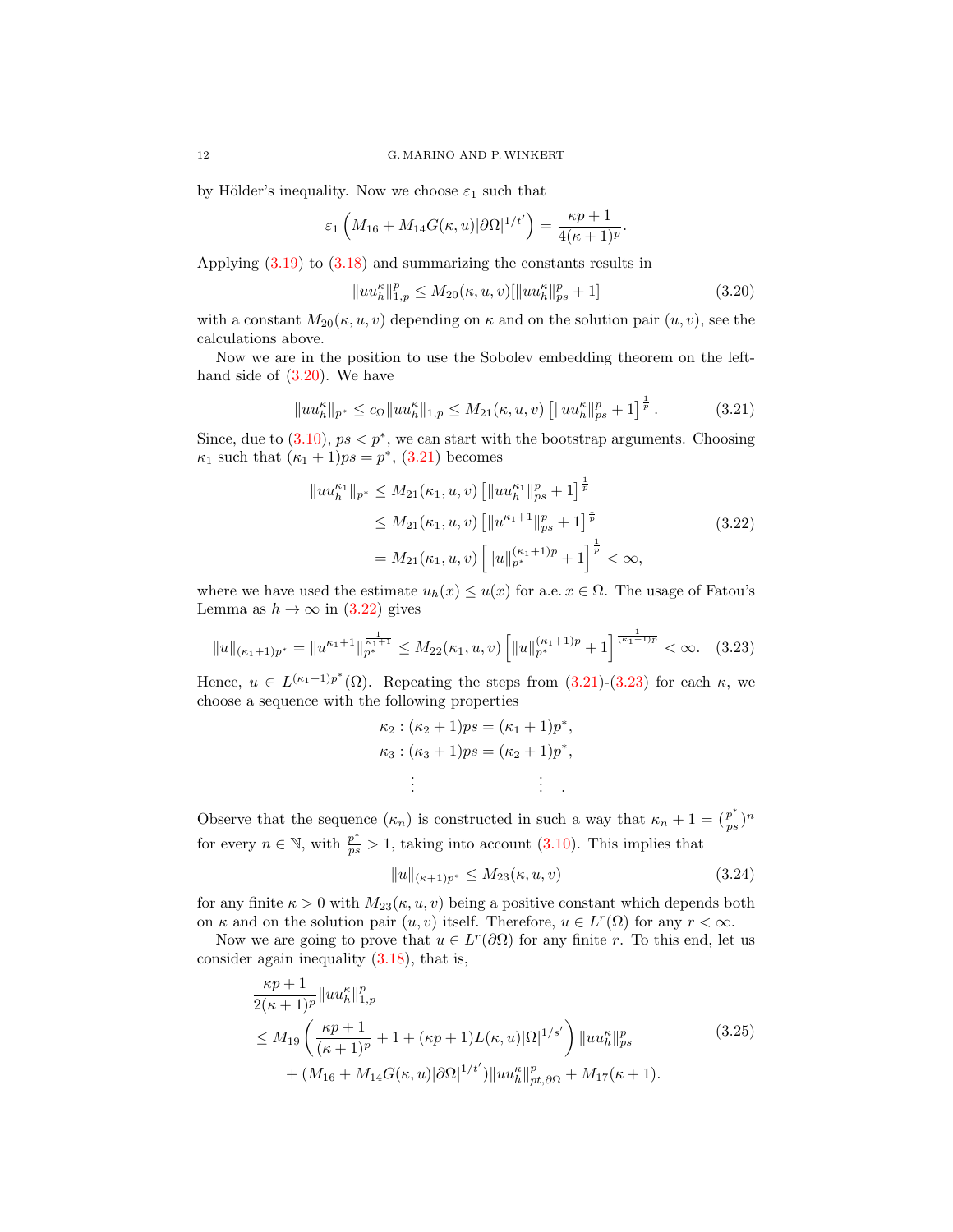Exploiting  $(3.24)$ , inequality  $(3.25)$  can be written in the simple form

<span id="page-12-1"></span>
$$
||uu_h^{\kappa}||_{1,p} \le M_{24}(\kappa, u, v) \left[||uu_h^{\kappa}||_{pt,\partial\Omega}^p + 1\right]^{\frac{1}{p}}.
$$
 (3.26)

Applying the embedding  $\gamma: W^{1,p}(\Omega) \to L^{p_*}(\partial\Omega)$  to the right-hand side of  $(3.26)$ gives

$$
||uu_h^{\kappa}||_{p_*,\partial\Omega} \leq c_{\partial\Omega}||uu_h^{\kappa}||_{1,p} \leq M_{25}(\kappa,u,v)\left[||uu_h^{\kappa}||_{pt,\partial\Omega}^p+1\right]^{\frac{1}{p}}.
$$

Since  $pt < p<sub>*</sub>$ , we can proceed as before with a bootstrap argument, thus obtaining

$$
||u||_{(\kappa+1)p_*,\partial\Omega} \leq M_{26}(\kappa,u,v)
$$

for any finite number  $\kappa$  with  $M_{26}(\kappa, u, v)$  being a positive constant depending on  $\kappa$ and on the solution pair  $(u, v)$ . Hence,  $u \in L^r(\partial\Omega)$  for every  $r < \infty$ . Combining this with the first part of the proof shows that  $u \in L^r(\overline{\Omega})$  for every finite r. The same arguments can be applied for the function  $v$  starting with the second equation in  $(3.1)$ . This completes the proof.

The next result states the  $L^{\infty}$ -boundedness of weak solutions of problem [\(1.1\)](#page-0-0).

<span id="page-12-0"></span>**Theorem 3.2.** Let  $\Omega \subset \mathbb{R}^N$ ,  $N > 1$ , be a bounded domain with a Lipschitz boundary  $\partial\Omega$  and let the hypotheses (H) be satisfied. Then, for any weak solution  $(u, v) \in$  $W^{1,p}(\Omega) \times W^{1,q}(\Omega)$  it holds  $(u, v) \in L^{\infty}(\overline{\Omega}) \times L^{\infty}(\overline{\Omega})$ .

*Proof.* Let  $(u, v) \in W^{1,p}(\Omega) \times W^{1,q}(\Omega)$  be a weak solution of problem  $(1.1)$ . As in the proof of Theorem [3.1](#page-5-0) we will suppose that  $u, v > 0$  and we only prove that  $u \in L^{\infty}(\overline{\Omega})$ , since the proof that  $v \in L^{\infty}(\overline{\Omega})$  works in a similar way. We repeat the proof of Theorem [3.1](#page-5-0) until inequality [\(3.13\)](#page-9-1), that is

<span id="page-12-2"></span>
$$
\frac{\kappa p+1}{(\kappa+1)^p} \|u u_h^{\kappa}\|_{1,p}^p
$$
\n
$$
\leq M_{27} \left( \frac{\kappa p+1}{(\kappa+1)^p} + 1 \right) \|u u_h^{\kappa}\|_{ps}^p + M_{28}(\kappa p+1) \int_{\Omega} u^{p^*} u_h^{\kappa p} dx \qquad (3.27)
$$
\n
$$
+ M_{29} \int_{\partial \Omega} u^{p*} u_h^{\kappa p} d\sigma + M_{30} \|u u_h^{\kappa}\|_{pt,\partial \Omega}^p + M_{31}(\kappa+1).
$$

Recall that  $ps < p^*$  and  $pt < p_*$ . Hence, we can fix numbers  $p_1 \in (ps, p^*)$  and  $p_2 \in (pt, p_*)$ . Then, by Hölder's inequality and the  $L^r(\overline{\Omega})$ -boundedness of u for any finite r, see Theorem [3.1,](#page-5-0) we have for the terms on the right-hand side of  $(3.27)$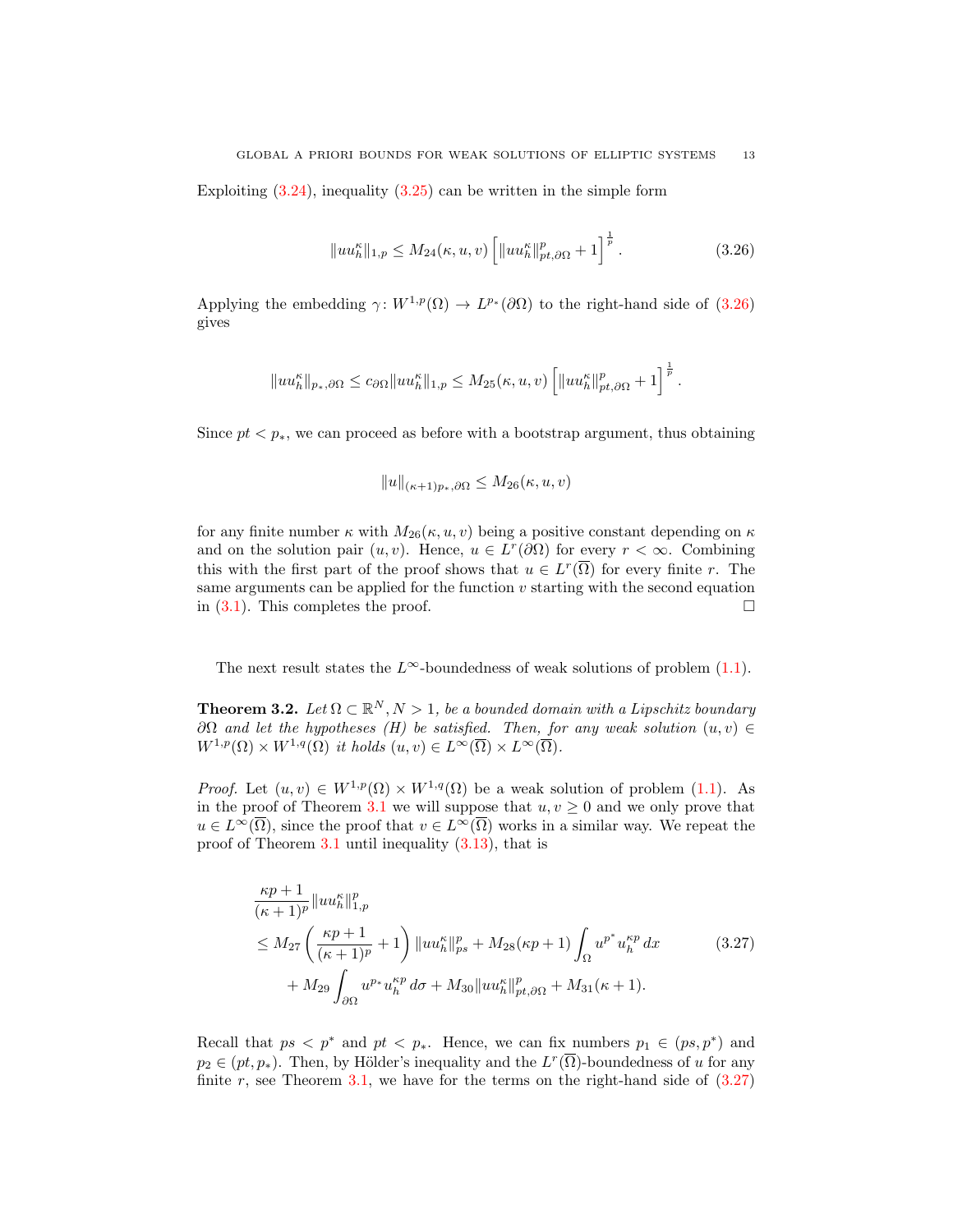the following

$$
||uu_{h}^{\kappa}||_{ps}^{p} \leq |\Omega|^{\frac{p_{1}-ps}{p_{1}s}} \left( \int_{\Omega} (uu_{h}^{\kappa})^{p_{1}} dx \right)^{\frac{p}{p_{1}}} \leq M_{32} ||uu_{h}^{\kappa}||_{p_{1}}^{p},
$$
  

$$
\int_{\Omega} u^{p^{*}} u_{h}^{\kappa p} dx = \int_{\Omega} u^{p^{*}-p} (uu_{h}^{\kappa})^{p} dx
$$
  

$$
\leq \left( \int_{\Omega} u^{\frac{p^{*}-p}{p_{1}-p_{1}}} dx \right)^{\frac{p_{1}-p}{p_{1}}} \left( \int_{\Omega} (uu_{h}^{\kappa})^{p_{1}} dx \right)^{\frac{p}{p_{1}}}
$$
  

$$
\leq M_{33} ||uu_{h}^{\kappa}||_{p_{1}}^{p},
$$
  

$$
\int_{\partial\Omega} u^{p_{*}} u_{h}^{\kappa p} d\sigma = \int_{\partial\Omega} u^{p_{*}-p} (uu_{h}^{\kappa})^{p} d\sigma
$$
  

$$
\leq \left( \int_{\partial\Omega} u^{\frac{p_{*}-p}{p_{2}-p_{2}} d\sigma \right)^{\frac{p_{2}-p}{p_{2}}} \left( \int_{\partial\Omega} (uu_{h}^{\kappa})^{p_{2}} d\sigma \right)^{\frac{p}{p_{2}}}
$$
  

$$
\leq M_{34} ||uu_{h}^{\kappa}||_{p_{2},\partial\Omega}^{p},
$$
  

$$
||uu_{h}^{\kappa}||_{pt}^{p}, \partial\Omega \leq |\partial\Omega|^{\frac{p_{2}-pt}{p_{2}}} \left( \int_{\partial\Omega} (uu_{h}^{\kappa})^{p_{2}} d\sigma \right)^{\frac{p}{p_{2}}} \leq M_{35} ||uu_{h}^{\kappa}||_{p_{2},\partial\Omega}^{p}.
$$

Observe that  $M_{33}$ ,  $M_{34}$  are finite thanks to Theorem [3.1.](#page-5-0) More precisely, they are such that

<span id="page-13-0"></span>
$$
M_{33} = M_{33} \left( \|u\|_{\frac{p^*-p}{p_1-p}p_1} \right), \quad M_{34} = M_{34} \left( \|u\|_{\frac{p_*-p}{p_2-p}p_2, \partial \Omega} \right).
$$

Then [\(3.27\)](#page-12-2) becomes

$$
\frac{\kappa p+1}{(\kappa+1)^p} \|u u_h^{\kappa}\|_{1,p}^p \le M_{36} \left( \frac{\kappa p+1}{(\kappa+1)^p} + \kappa p+2 \right) \|u u_h^{\kappa}\|_{p_1}^p + M_{37} \|u u_h^{\kappa}\|_{p_2,\partial\Omega}^p + M_{31}(\kappa+1), \tag{3.29}
$$

where we used the estimates in  $(3.28)$ . Now we are going to apply again Proposition  $2.1$  to the boundary term. This gives, after using Hölder's inequality,

<span id="page-13-2"></span><span id="page-13-1"></span>
$$
||uu_h^{\kappa}||_{p_2,\partial\Omega}^p \leq \varepsilon_2 ||uu_h^{\kappa}||_{1,p}^p + \bar{c}_1 \varepsilon_2^{-\bar{c}_2} ||uu_h^{\kappa}||_p^p
$$
  

$$
\leq \varepsilon_2 ||uu_h^{\kappa}||_{1,p}^p + \bar{c}_1 \varepsilon_2^{-\bar{c}_2} M_{38} ||uu_h^{\kappa}||_p^p.
$$
 (3.30)

Choosing  $\varepsilon_2$  such that  $M_{37}\varepsilon_2 = \frac{\kappa p + 1}{2(\kappa + 1)p}$  and applying  $(3.30)$  to  $(3.29)$  yields

$$
\frac{\kappa p+1}{2(\kappa+1)^p} \|u u_h^{\kappa}\|_{1,p}^p \le [M_{39}(\kappa p+2) + M_{40} \bar{c}_1 \varepsilon_2^{-\bar{c}_2}] \|u u_h^{\kappa}\|_{p_1}^p + M_{31}(\kappa+1). \tag{3.31}
$$

Inequality  $(3.31)$  can be written in the form

<span id="page-13-5"></span><span id="page-13-4"></span><span id="page-13-3"></span>
$$
||uu_h^{\kappa}||_{1,p}^p \leq M_{41}((\kappa+1)^p)^{M_{42}} [||uu_h^{\kappa}||_{p_1}^p+1].
$$

By the Sobolev embedding and the  $L^r(\Omega)$ -boundedness of u we obtain

$$
||uu_h^{\kappa}||_{p^*} \le c_{\Omega}||uu_h^{\kappa}||_{1,p} \le M_{43}(\kappa+1)^{M_{44}} \left[||uu_h^{\kappa}||_{p_1}^p+1\right]^{\frac{1}{p}} \le M_{43}(\kappa+1)^{M_{44}} \left[||u^{\kappa+1}||_{p_1}^p+1\right]^{\frac{1}{p}} < \infty.
$$
\n(3.32)

Applying Fatou's Lemma to [\(3.32\)](#page-13-4) then gives

$$
||u||_{(\kappa+1)p^*} = ||u^{\kappa+1}||_{p^*}^{\frac{1}{\kappa+1}} \le M_{43}^{\frac{1}{\kappa+1}}((\kappa+1)^{M_{44}})^{\frac{1}{\kappa+1}} \left[||u^{\kappa+1}||_{p_1}^p + 1\right]^{\frac{1}{(\kappa+1)p}}.
$$
 (3.33)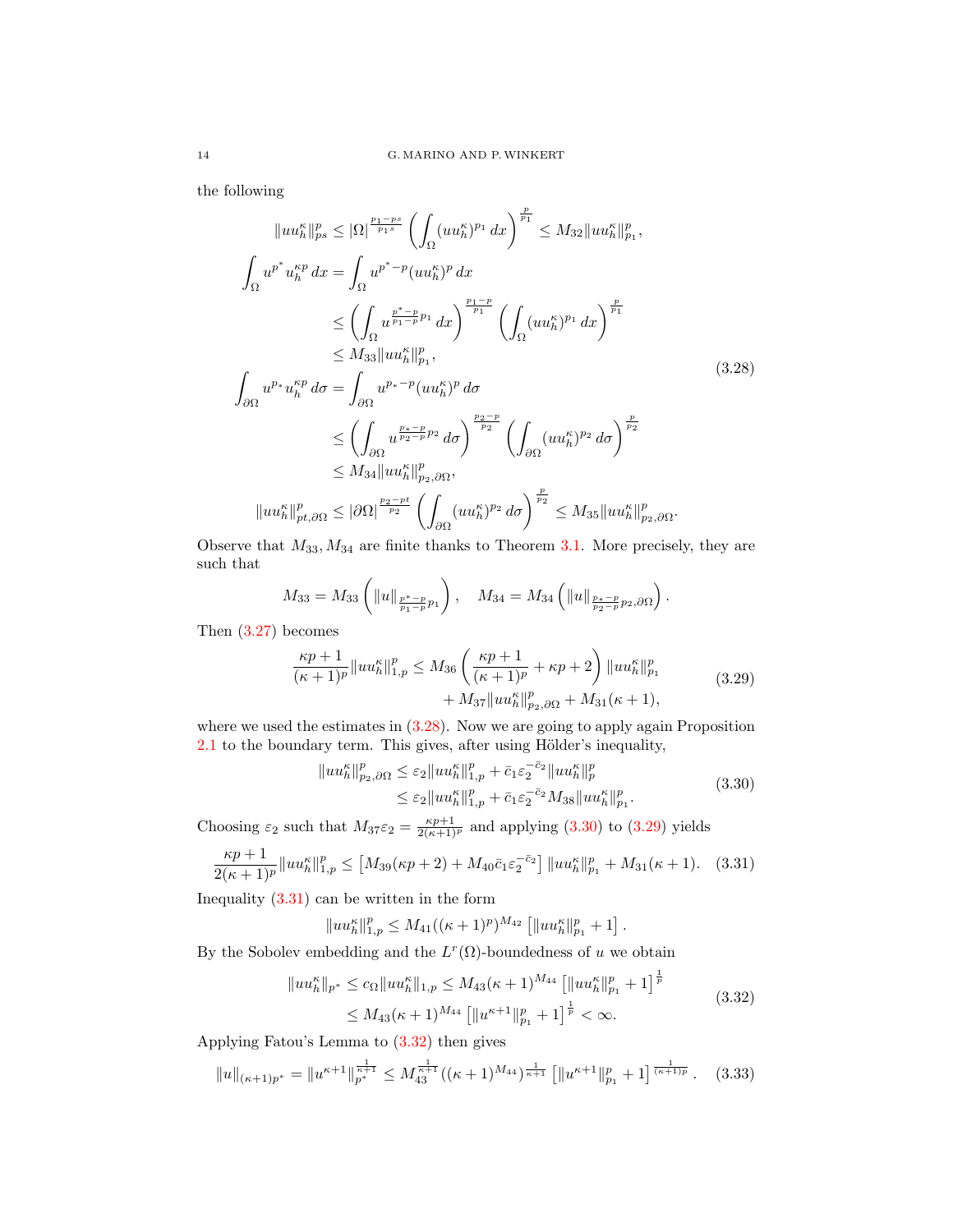Since

$$
((\kappa+1)^{M_{44}})^{\frac{1}{\sqrt{\kappa+1}}} \ge 1 \quad \text{and} \quad \lim_{\kappa \to \infty} ((\kappa+1)^{M_{44}})^{\frac{1}{\sqrt{\kappa+1}}} = 1,
$$

there exists  $M_{45} > 1$  such that

$$
((\kappa+1)^{M_{44}})^{\frac{1}{\kappa+1}} \le M_{45}^{\frac{1}{\sqrt{\kappa+1}}}.
$$
\n(3.34)

From [\(3.33\)](#page-13-5), taking [\(3.34\)](#page-14-0) into account, we have

$$
||u||_{(\kappa+1)p^*} \le M_{43}^{\frac{1}{\kappa+1}} M_{45}^{\frac{1}{\sqrt{\kappa+1}}} \left[ ||u^{\kappa+1}||_{p_1}^p + 1 \right]^{\frac{1}{(\kappa+1)p}}.
$$
 (3.35)

Suppose now there exists a sequence  $\kappa_n \to \infty$  such that

<span id="page-14-1"></span><span id="page-14-0"></span>
$$
||u^{\kappa_n+1}||_{p_1}^p \le 1,
$$

that is

$$
||u||_{(\kappa_n+1)p_1} \leq 1.
$$

Then, Proposition [2.2](#page-3-4) implies that  $||u||_{\infty} < \infty$ . On the contrary, suppose that there exists  $\kappa_0 > 0$  such that

$$
||u^{\kappa+1}||_{p_1}^p > 1 \quad \text{for every } \kappa \ge \kappa_0.
$$

Then, [\(3.35\)](#page-14-1) becomes

$$
||u||_{(\kappa+1)p^*} \leq M_{43}^{\frac{1}{\kappa+1}} M_{45}^{\frac{1}{\sqrt{\kappa+1}}} [2||u^{\kappa+1}||_{p_1}^p]^{\frac{1}{(\kappa+1)p}} \leq M_{46}^{\frac{1}{\kappa+1}} M_{45}^{\frac{1}{\sqrt{\kappa+1}}} ||u||_{(\kappa+1)p_1}
$$

for every  $\kappa \geq \kappa_0$ .

Now we choose  $\kappa$  in the following way

$$
\kappa_1 : (\kappa_1 + 1)p_1 = (\kappa_0 + 1)p^*,
$$
  
\n
$$
\kappa_2 : (\kappa_2 + 1)p_1 = (\kappa_1 + 1)p^*,
$$
  
\n
$$
\kappa_3 : (\kappa_3 + 1)p_1 = (\kappa_2 + 1)p^*,
$$
  
\n
$$
\vdots
$$

This leads to

$$
||u||_{(\kappa_n+1)p^*} \leq M_{46}^{\frac{1}{\kappa_n+1}} M_{45}^{\frac{1}{\sqrt{\kappa_n+1}}} ||u||_{(\kappa_{n-1}+1)p^*}
$$

for every  $n \in \mathbb{N}$  with  $(\kappa_n)$  given by  $(\kappa_n + 1) = (\kappa_0 + 1) \left(\frac{p^*}{n_1}\right)$  $\left(\frac{p^*}{p_1}\right)^n$ . It follows

$$
||u||_{(\kappa_n+1)p^*} \leq M_{46}^{\sum_{i=1}^n \frac{1}{\kappa_i+1}} M_{45}^{\sum_{i=1}^n \frac{1}{\sqrt{\kappa_i+1}}} ||u||_{(\kappa_0+1)p^*}.
$$

Since

$$
\frac{1}{\kappa_i + 1} = \frac{1}{\kappa_0 + 1} \left(\frac{p_1}{p^*}\right)^i \quad \text{and} \quad \frac{p_1}{p^*} < 1,
$$

there exists  $M_{47} > 0$  such that

$$
||u||_{(\kappa_n+1)p^*} \le M_{47}||u||_{(\kappa_0+1)p^*} < \infty,
$$

where the right-hand side is finite thanks to Theorem [3.1.](#page-5-0) Now we may apply again Proposition [2.2.](#page-3-4) This ensures that  $u \in L^{\infty}(\Omega)$ . Moreover, Proposition [2.3](#page-3-5) gives  $u \in L^{\infty}(\partial\Omega)$  and so,  $u \in L^{\infty}(\overline{\Omega})$ .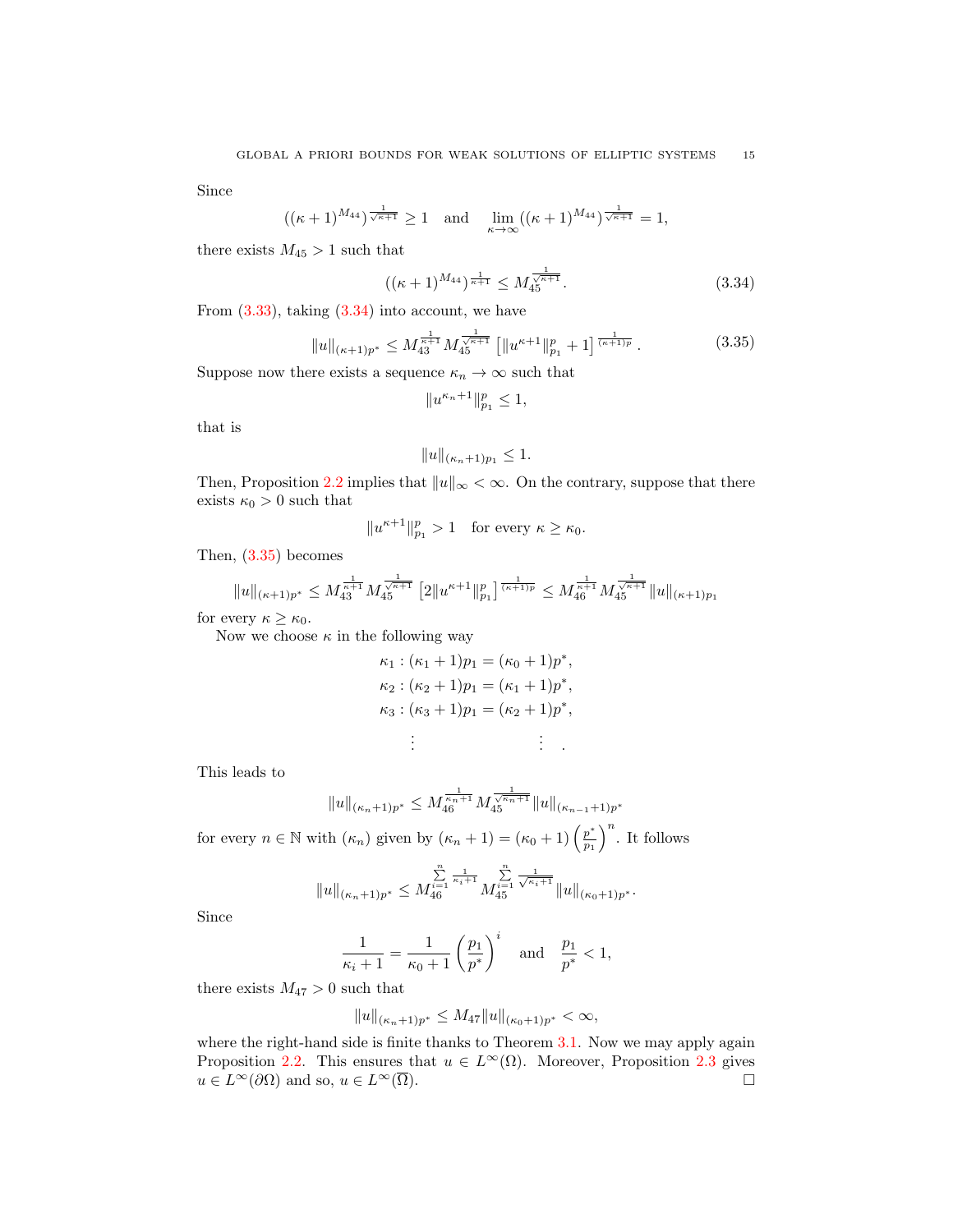<span id="page-15-0"></span>**Remark 3.3.** The conditions on the exponents in hypotheses  $(H)$  are not the natural ones. Precisely, in order to have a well-defined weak solution it is enough to require the following assumptions

(E1) 
$$
r_1 \leq p^*
$$
 (E2)  $r_2 \leq q^*$   
\n(E3)  $b_1 \leq p^* - 1$  (E4')  $b_2 \leq \frac{q^*}{p^*}(p^* - 1)$  (E5')  $\frac{b_3}{p^*} + \frac{b_4}{q^*} \leq \frac{p^* - 1}{p^*}$   
\n(E6)  $b_5 \leq p - 1$  (E7')  $b_6 \leq \frac{q}{p^*}(p^* - 1)$  (E8')  $\frac{b_7}{p} + \frac{b_8}{q} \leq \frac{p^* - 1}{p^*}$   
\n(E9')  $\tilde{b}_1 \leq \frac{p^*}{q^*}(q^* - 1)$  (E10)  $\tilde{b}_2 \leq q^* - 1$  (E11')  $\frac{\tilde{b}_3}{p^*} + \frac{\tilde{b}_4}{q^*} \leq \frac{q^* - 1}{q^*}$   
\n(E12')  $\tilde{b}_5 \leq \frac{p}{q^*}(q^* - 1)$  (E13)  $\tilde{b}_6 \leq q - 1$  (E14')  $\frac{\tilde{b}_7}{p} + \frac{\tilde{b}_8}{q} \leq \frac{q^* - 1}{q^*}$   
\n(E15)  $c_1 \leq p_* - 1$  (E16')  $c_2 \leq \frac{q_*}{p_*}(p_* - 1)$  (E17')  $\frac{c_3}{p_*} + \frac{c_4}{q_*} \leq \frac{p_* - 1}{p_*}$   
\n(E18')  $\tilde{c}_1 \leq \frac{p_*}{q_*}(q_* - 1)$  (E19)  $\tilde{c}_6 \leq q_* - 1$  (E20')  $\frac{\tilde{c}_3}{p_*} + \frac{\tilde{c}_4}{q_*} \leq \frac{q_* - 1}{q_*}$ 

In order to apply Moser's iteration we needed to strengthen the hypotheses for  $(E_4')$ , (E5'), (E7'), (E8'), (E9'), (E11'), (E12'), (E14'), (E16'), (E17'), (E18'), and (E20'). We also point out that hypotheses  $(H1)$  and  $(H2)$  are not explicity needed in the proofs of Theorems [3.1](#page-5-0) and [3.2,](#page-12-0) but they are necessary to have a well-defined weak solution as defined in [\(3.1\)](#page-5-3).

.

Furthermore, the bounds obtained in Theorem [3.1](#page-5-0) and [3.2](#page-12-0) depend on the data in hypotheses  $(H)$  and also on the solution pair  $(u, v)$ . In particular, the bound for u also depends on v and vice-versa.

In the last part we want to mention that the results obtained in Theorems [3.1](#page-5-0) and  $3.2$  can be easily applied to problems of the form  $(1.1)$  with a homogeneous Dirichlet condition. Indeed, consider the problem

<span id="page-15-1"></span>
$$
-\operatorname{div} \mathcal{A}_1(x, u, \nabla u) = \mathcal{B}_1(x, u, v, \nabla u, \nabla v) \quad \text{in } \Omega,
$$
  

$$
-\operatorname{div} \mathcal{A}_2(x, v, \nabla v) = \mathcal{B}_2(x, u, v, \nabla u, \nabla v) \quad \text{in } \Omega,
$$
  

$$
u = v = 0 \quad \text{on } \partial \Omega.
$$
 (3.36)

We suppose the following assumptions on the data in problem  $(3.36)$ .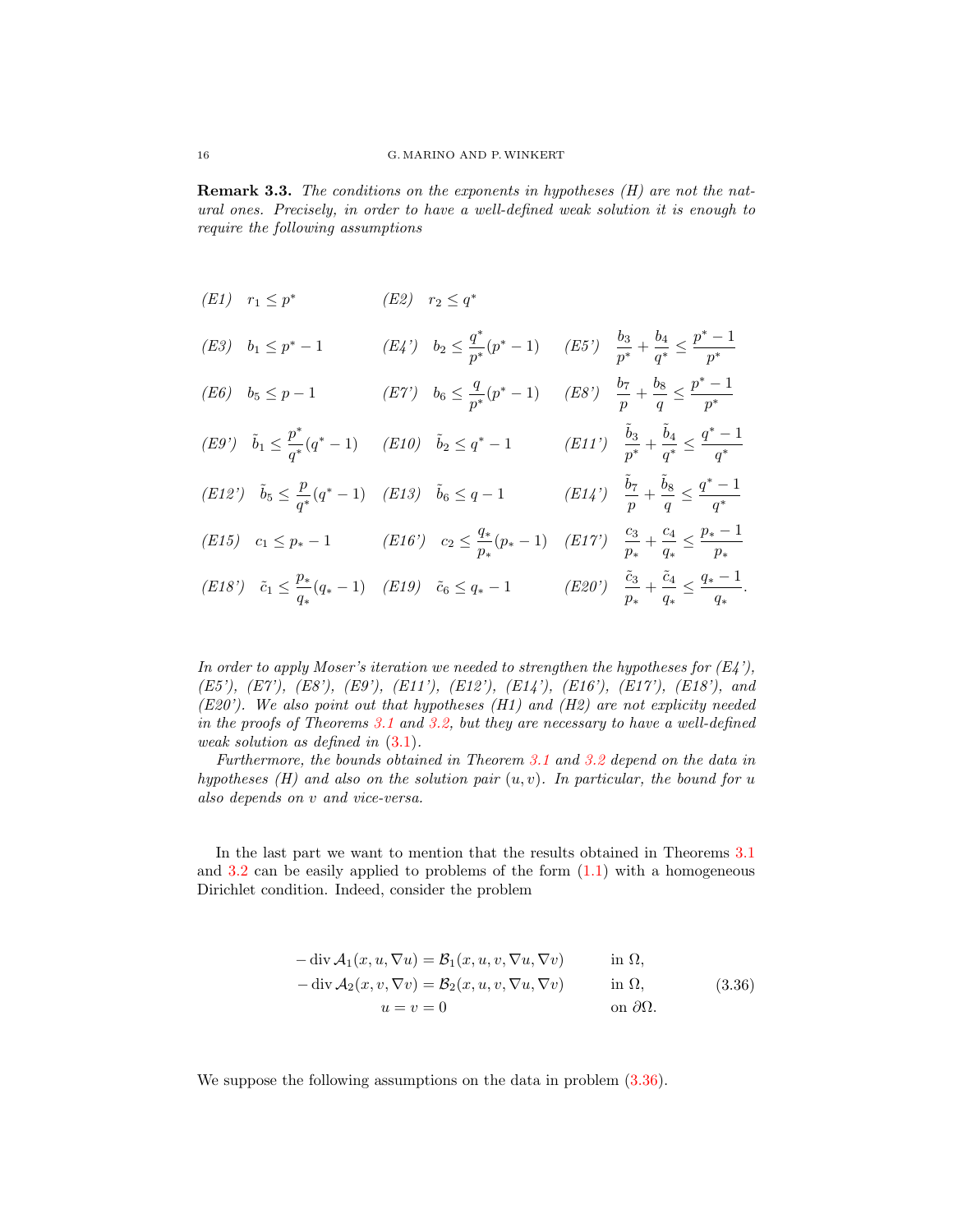- $(\tilde{H})$  The functions  $\mathcal{A}_i \colon \Omega \times \mathbb{R} \times \mathbb{R}^N \to \mathbb{R}^N$  and  $\mathcal{B}_i \colon \Omega \times \mathbb{R} \times \mathbb{R} \times \mathbb{R}^N \times \mathbb{R}^N \to \mathbb{R}$ ,  $i = 1, 2$ , are Carathéodory functions such that
	- $(\tilde{H}1) \quad |\mathcal{A}_1(x, s, \xi)| \leq A_1 |\xi|^{p-1} + A_2 |s|^{r_1 \frac{p-1}{p}} + A_3,$
	- $(\tilde{H}2) \quad |\mathcal{A}_2(x,t,\zeta)| \leq \tilde{A}_1 |\zeta|^{q-1} + \tilde{A}_2 |t|^{r_2 \frac{q-1}{q}} + \tilde{A}_3,$
	- $(\tilde{H}3)$   $\mathcal{A}_1(x, s, \xi) \cdot \xi \geq A_4 |\xi|^p A_5 |s|^{r_1} A_6,$
	- $(\tilde{H}4)$   $\mathcal{A}_2(x,t,\zeta)\cdot\zeta \geq \tilde{A}_4|\zeta|^q \tilde{A}_5|t|^{r_2} \tilde{A}_6,$
	- $|\tilde{H}_1(f_1)| \leq |B_1(s)|^{\delta_1} + |B_2|t|^{\delta_2} + |B_3|s|^{\delta_3}|t|^{\delta_4} + |B_4|\xi|^{\delta_5}$  $+ B_5 |\zeta|^{b_6} + B_6 |\xi|^{b_7} |\zeta|^{b_8} + B_7,$

$$
\begin{aligned} (\tilde{\mathbf{H}}6) \quad & |\mathcal{B}_2(x,s,t,\xi,\zeta)| \leq \tilde{B}_1|s|^{\tilde{b}_1} + \tilde{B}_2|t|^{\tilde{b}_2} + \tilde{B}_3|s|^{\tilde{b}_3}|t|^{\tilde{b}_4} + \tilde{B}_4|\xi|^{\tilde{b}_5} \\ &+ \tilde{B}_5|\zeta|^{\tilde{b}_6} + \tilde{B}_6|\xi|^{\tilde{b}_7}|\zeta|^{\tilde{b}_8} + \tilde{B}_7, \end{aligned}
$$

for a.e.  $x \in \Omega$ , for all  $s, t \in \mathbb{R}$ , and for all  $\xi, \zeta \in \mathbb{R}^N$ , with nonnegative constants  $A_i, \tilde{A}_i, B_j, \tilde{B}_j \ (i \in \{1, ..., 6\}, j \in \{1, ..., 7\})$  and with  $1 < p, q < \infty$ . Moreover, the exponents  $b_i, \tilde{b}_i, r_1, r_2$   $(i \in \{1, ..., 8\})$  are nonnegative and satisfy the following assumptions

(E1)  $r_1 \leq p^*$  (E2)  $r_2 \leq q^*$ 

(E3) 
$$
b_1 \le p^* - 1
$$
 (E4)  $b_2 < \frac{q^*}{p^*}(p^* - p)$  (E5)  $\frac{b_3}{p^*} + \frac{b_4}{q^*} < \frac{p^* - p}{p^*}$ 

(E6) 
$$
b_5 \le p-1
$$
 (E7)  $b_6 < \frac{q}{p^*}(p^*-p)$  (E8)  $\frac{b_7}{p} + \frac{b_8}{q} < \frac{p^*-p}{p^*}$ 

(E9) 
$$
\tilde{b}_1 < \frac{p^*}{q^*}(q^*-q)
$$
 (E10)  $\tilde{b}_2 \le q^*-1$  (E11)  $\frac{\tilde{b}_3}{p^*} + \frac{\tilde{b}_4}{q^*} < \frac{q^*-q}{q^*}$   
\n(E12)  $\tilde{b}_2 < p^*_{(q^*-q)}$  (E13)  $\tilde{b}_2 < p^*_{(q^*-q)}$  (E14)  $\tilde{b}_7 = \tilde{b}_8 > q^*-q$ 

(E12) 
$$
\tilde{b}_5 < \frac{p}{q^*}(q^*-q)
$$
 (E13)  $\tilde{b}_6 \leq q-1$  (E14)  $\frac{b_7}{p} + \frac{b_8}{q} < \frac{q-q}{q^*}$ ,

where the numbers  $p^*, p_*, q^*, q_*$  are defined by  $(2.1)$  and  $(2.2)$ .

A couple  $(u, v) \in W_0^{1,p}(\Omega) \times W_0^{1,q}(\Omega)$  is said to be a weak solution of problem [\(3.36\)](#page-15-1) if

$$
\int_{\Omega} A_1(x, u, \nabla u) \cdot \nabla \varphi \, dx = \int_{\Omega} \mathcal{B}_1(x, u, v, \nabla u, \nabla v) \varphi \, dx
$$

$$
\int_{\Omega} A_2(x, v, \nabla v) \cdot \nabla \psi \, dx = \int_{\Omega} \mathcal{B}_2(x, u, v, \nabla u, \nabla v) \psi \, dx
$$

holds for all  $(\varphi, \psi) \in W_0^{1,p}(\Omega) \times W_0^{1,q}(\Omega)$ .

We can state the following result for problem  $(3.36)$ .

<span id="page-16-0"></span>**Theorem 3.4.** Let  $\Omega \subset \mathbb{R}^N, N > 1$ , be a bounded domain with Lipschitz boundary ∂Ω and let hypotheses  $(H)$  be satisfied. Then, every weak solution  $(u, v) \in$  $W_0^{1,p}(\Omega) \times W_0^{1,q}(\Omega)$  of problem [\(3.36\)](#page-15-1) belongs to  $L^{\infty}(\overline{\Omega}) \times L^{\infty}(\overline{\Omega})$ .

The proof of Theorem [3.4](#page-16-0) works exactly in the same way as the proofs of Theorems [3.1](#page-5-0) and [3.2.](#page-12-0)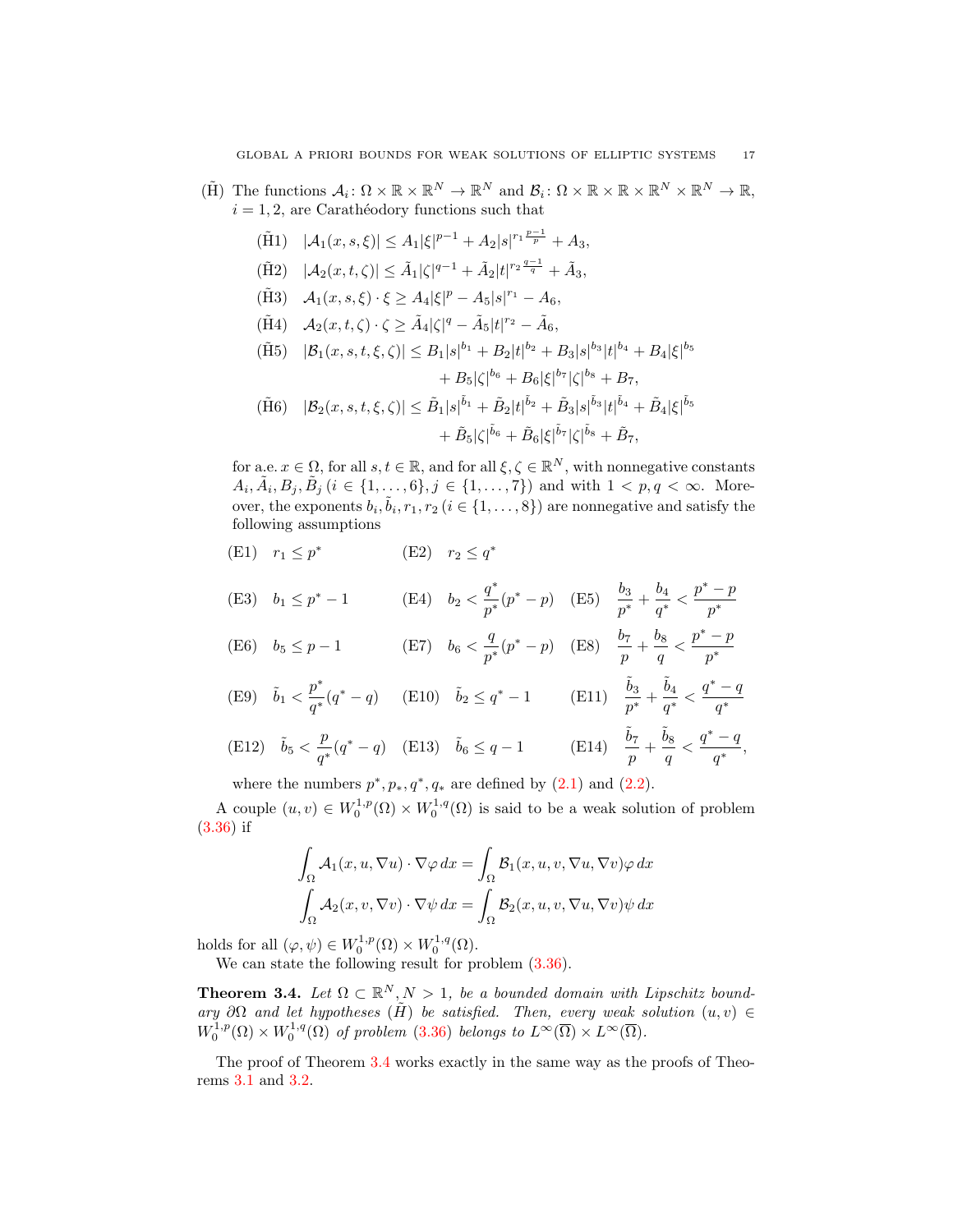#### 18 G. MARINO AND P.WINKERT

#### **ACKNOWLEDGMENT**

The authors wish to thank the two anonymous referees for their corrections and useful remarks.

The first author thanks the University of Technology Berlin (Technische Universität Berlin) for the kind hospitality during a research stay in October 2018 and the second author thanks the University of Catania (which is the former university of the first author) for the kind hospitality during a research stay in March 2019.

## **REFERENCES**

- <span id="page-17-10"></span>[1] S. B. Angenent, R. Van der Vorst, A priori bounds and renormalized Morse indices of solutions of an elliptic system, Ann. Inst. H. Poincaré Anal. Non Linéaire  $17$  (2000), no. 3, 277– 306.
- <span id="page-17-11"></span>[2] A. Bahri, P.-L. Lions, Solutions of superlinear elliptic equations and their Morse indices, Comm. Pure Appl. Math. 45 (1992), no. 9, 1205–1215.
- <span id="page-17-7"></span>[3] T. Bartsch, N. Dancer, Z.-Q. Wang, A Liouville theorem, a-priori bounds, and bifurcating branches of positive solutions for a nonlinear elliptic system, Calc. Var. Partial Differential Equations 37 (2010), no. 3-4, 345–361.
- <span id="page-17-12"></span>[4] W. Choi, The Lane-Emden system near the critical hyperbola on nonconvex domains, arXiv: https://arxiv.org/abs/1505.06978, 2015.
- <span id="page-17-5"></span>[5] P. Clément, D. G. de Figueiredo, E. Mitidieri, A priori estimates for positive solutions of semilinear elliptic systems via Hardy-Sobolev inequalities, Pitman Res. Notes Math. Ser. 343 (1996), 73–91.
- <span id="page-17-2"></span>[6] P. Clément, D. G. de Figueiredo, E. Mitidieri, Positive solutions of semilinear elliptic systems, Comm. Partial Differential Equations 17 (1992), no. 5-6, 923–940.
- <span id="page-17-13"></span>[7] L. Damascelli, R. Pardo, A priori estimates for some elliptic equations involving the p-Laplacian, Nonlinear Anal. Real World Appl. 41 (2018), 475–496.
- <span id="page-17-14"></span>[8] L. D'Ambrosio, E. Mitidieri, Quasilinear elliptic systems in divergence form associated to general nonlinearities, Adv. Nonlinear Anal. 7 (2018), no. 4, 425–447.
- <span id="page-17-3"></span>[9] D. G. de Figueiredo, P.-L. Lions, R. D. Nussbaum, A priori estimates and existence of positive solutions of semilinear elliptic equations, J. Math. Pures Appl.  $(9)$  61 (1982), no. 1, 41–63.
- <span id="page-17-6"></span>[10] D. G. de Figueiredo, J. Yang, A priori bounds for positive solutions of a non-variational elliptic system, Comm. Partial Differential Equations 26 (2001), no. 11-12, 2305–2321.
- <span id="page-17-0"></span>[11] P. Drábek, A. Kufner, F. Nicolosi, "Quasilinear Elliptic Equations with Degenerations and Singularities" Walter de Gruyter & Co., Berlin, 1997.
- <span id="page-17-15"></span>[12] M. Ghergu, V. D. Rădulescu, "Singular Elliptic Problems: Bifurcation and Asymptotic Analysis", Oxford University Press, Oxford, 2008.
- <span id="page-17-16"></span>[13] D. D. Hai, On a class of singular p-Laplacian boundary value problems, J. Math. Anal. Appl. 383 (2011), no. 2, 619–626.
- <span id="page-17-17"></span>[14] S. Kelemen, P. Quittner, Boundedness and a priori estimates of solutions to elliptic systems with Dirichlet-Neumann boundary conditions, Commun. Pure Appl. Anal. 9 (2010), no. 3, 731–740.
- <span id="page-17-18"></span>[15] I. Kosírová, P. Quittner, Boundedness, a priori estimates and existence of solutions of elliptic systems with nonlinear boundary conditions, Adv. Differential Equations 16 (2011), no. 7-8, 601–622.
- <span id="page-17-4"></span>[16] P.-L. Lions, On the existence of positive solutions of semilinear elliptic equations, SIAM Rev. 24 (1982), no. 4, 441–467.
- <span id="page-17-8"></span>[17] S. A. Marano, G. Marino, A. Moussaoui, *Singular quasilinear elliptic systems in*  $\mathbb{R}^N$ , Ann. Mat. Pura Appl. (4), to appear, https://doi.org/10.1007/s10231-019-00832-1.
- <span id="page-17-9"></span>[18] G. Marino, A-priori estimates for some classes of elliptic problems, Ph.D Thesis, University of Catania, 2019.
- <span id="page-17-1"></span>[19] G. Marino, P.Winkert, Moser iteration applied to elliptic equations with critical growth on the boundary, Nonlinear Anal. 180 (2019), 154-169.
- <span id="page-17-19"></span>[20] N. Mavinga, R. Pardo, A priori bounds and existence of positive solutions for semilinear elliptic systems, J. Math. Anal. Appl. 449 (2017), no. 2, 1172–1188.